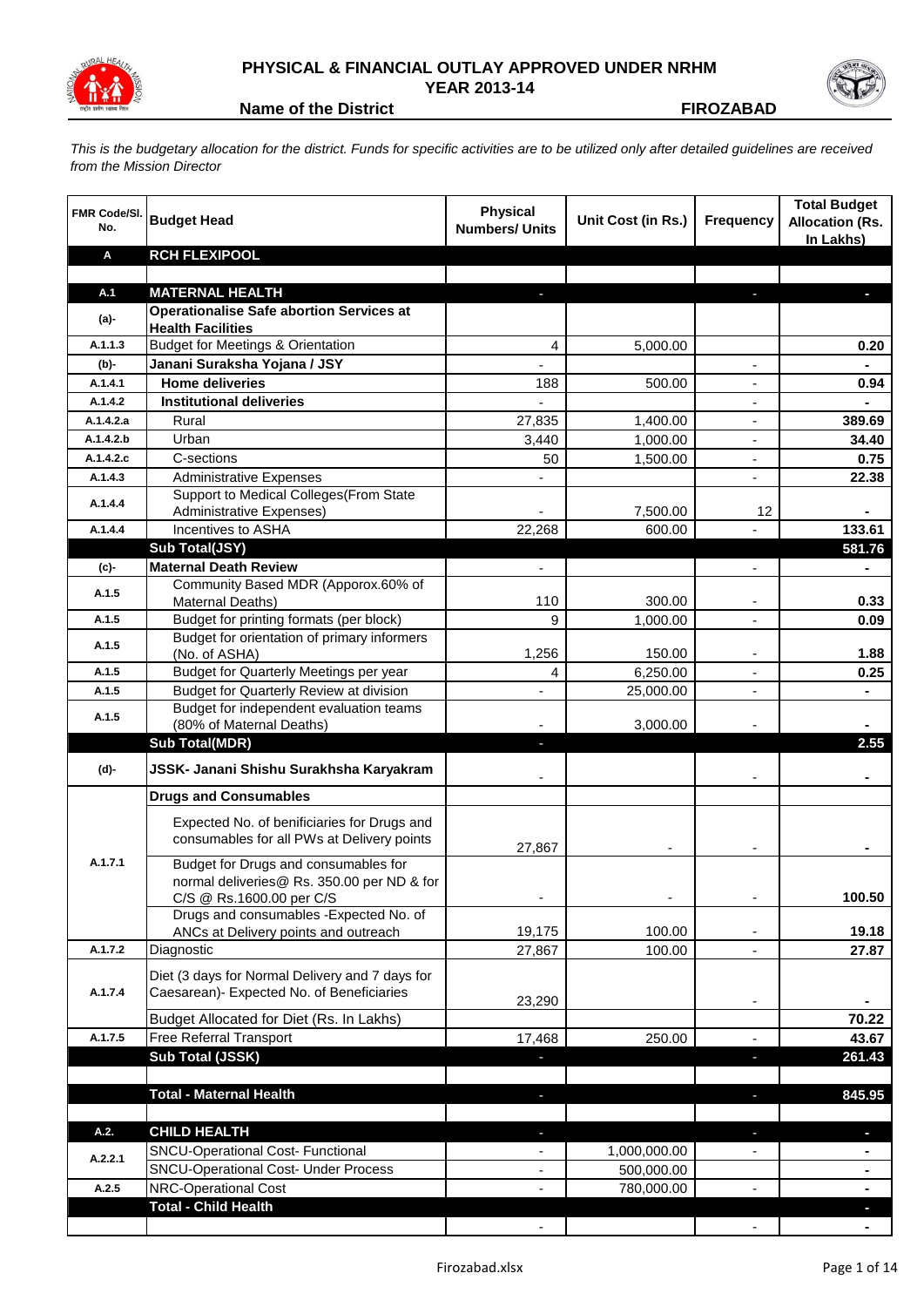| A.3<br><b>FAMILY PLANNING</b><br>a.<br>٠<br>A.3.1<br><b>Terminal/Limiting Methods</b><br>$\overline{a}$<br>Orientation workshop, dissemination of<br>manuals on FP standards & quality<br>A.3.1.1<br>assurance of sterilisation services, fixed day<br>25,000.00<br>0.25<br>1<br>planning meeting<br>Female Sterilisation Camps Proposed<br>153<br>A.3.1.2<br>2,000.00<br>3.06<br>A.3.1.3<br><b>NSV Camps Proposed</b><br>4<br>3,500.00<br>0.14<br>$\overline{\phantom{a}}$<br><b>Compensation for Female Sterilisation</b><br>A.3.1.4<br>3,840<br>1,000.00<br>38.40<br>÷,<br>Compensation for male sterilization/NSV<br>A.3.1.5<br>0.42<br>28<br>1,500.00<br>Acceptance<br>$\overline{\phantom{a}}$<br>Orientation Workshop on accreditation of<br>private providers to provide sterilization<br>A.3.1.6<br>10,000.00<br>0.10<br>1<br>services<br>A.3.2<br><b>Spacing Methods</b><br>$\overline{\phantom{a}}$<br>IUD services at health facilities (including<br>A.3.2.2<br>0.39<br>13<br>fixed day services at Sub Centres-L1)<br>3,000.00<br>IUD services at health facilities (including<br>fixed day services at Sub Centre-L1 ) No. of<br>A.3.2.3<br>20.00<br>4.03<br><b>IUCD</b> insertions<br>20,155<br>POL for Family Planning/ Others (including<br>additional mobility support to surgeon's team<br>A.3.3<br>if req)-Budget given according to total nos.<br>of Female Sterilization Camps.<br>153<br>1,000.00<br>1.53<br>A.3.5.2<br><b>Performance rewards</b><br>Division level: Rs. 11.25 Lakh @ Rs.<br>62,500/- per division (Rs.20,000 for 1st, Rs.<br>15,000 for 2nd and Rs. 10,000 for 3rd<br>position for best performing tubectomy<br>surgeon at each division, Rs. 15,000 for best<br>performing NSV surgeon, and Rs.2000/- for<br>best SN and Rs.500/- for best ANM).<br>62,500.00<br>A.3.5.3<br><b>World Population Day' celebration</b><br>$\blacksquare$<br>$\overline{\phantom{a}}$<br>$\blacksquare$<br>For District level activities<br>1<br>100,000.00<br>1.00<br>$\overline{\phantom{a}}$<br>9<br>For Block level activities<br>10,000.00<br>0.90<br>$\overline{\phantom{a}}$<br>A.3.5.4<br>Other strategies/ activities<br>٠<br>Orientation of district nodal officers for<br>change in FP Beema Policy-No. of<br>A.3.5.4.2<br>10,000.00<br>0.10<br>Workshops<br>1<br><b>Total -Family Planning</b><br>50.32<br>E.<br><b>ADOLESCENT REPRODUCTIVE AND</b><br>A.4<br><b>SEXUAL HEALTH / ARSH</b><br>$\overline{\phantom{m}}$<br><b>Operating Expenses</b><br>A.4.1.4<br>$\overline{\phantom{0}}$<br>$\blacksquare$<br>For Existing Clinics<br>2,500.00<br>12<br>A.4.2<br><b>School Health programme</b><br>Dissemination of Guidelines for School<br>Health Programme (14 Nos. for each Block<br>A.4.2.1<br>133<br>and 7 Nos. for District Level)<br>75.00<br>1<br>0.10<br>Convergence Meeting at Block level (Twice<br>A.4.2.2<br>9<br>2,500.00<br>2<br>0.45<br>in a year)<br>Mobility Support (For Block Level)<br>A.4.2.3<br>9<br>6<br>25,000.00<br>13.50<br><b>Other strategies/activities</b><br>A.4.3<br><b>Menstrual Hygiene</b><br>A.4.3.2<br>No.of Blocks<br>No.of ASHAs<br>One Planning & Sensitization meeting at<br>Dist.level @Rs.5000/-meeting<br>5,000.00 | FMR Code/SI.<br>No. | <b>Budget Head</b>                | <b>Physical</b><br><b>Numbers/ Units</b> | Unit Cost (in Rs.) | <b>Frequency</b> | <b>Total Budget</b><br><b>Allocation (Rs.</b><br>In Lakhs) |
|-------------------------------------------------------------------------------------------------------------------------------------------------------------------------------------------------------------------------------------------------------------------------------------------------------------------------------------------------------------------------------------------------------------------------------------------------------------------------------------------------------------------------------------------------------------------------------------------------------------------------------------------------------------------------------------------------------------------------------------------------------------------------------------------------------------------------------------------------------------------------------------------------------------------------------------------------------------------------------------------------------------------------------------------------------------------------------------------------------------------------------------------------------------------------------------------------------------------------------------------------------------------------------------------------------------------------------------------------------------------------------------------------------------------------------------------------------------------------------------------------------------------------------------------------------------------------------------------------------------------------------------------------------------------------------------------------------------------------------------------------------------------------------------------------------------------------------------------------------------------------------------------------------------------------------------------------------------------------------------------------------------------------------------------------------------------------------------------------------------------------------------------------------------------------------------------------------------------------------------------------------------------------------------------------------------------------------------------------------------------------------------------------------------------------------------------------------------------------------------------------------------------------------------------------------------------------------------------------------------------------------------------------------------------------------------------------------------------------------------------------------------------------------------------------------------------------------------------------------------------------------------------------------------------------------------------------------------------------------------------------------------------------------------------------------------------------------------------------------------------------------------------------------------------------------------------------------|---------------------|-----------------------------------|------------------------------------------|--------------------|------------------|------------------------------------------------------------|
|                                                                                                                                                                                                                                                                                                                                                                                                                                                                                                                                                                                                                                                                                                                                                                                                                                                                                                                                                                                                                                                                                                                                                                                                                                                                                                                                                                                                                                                                                                                                                                                                                                                                                                                                                                                                                                                                                                                                                                                                                                                                                                                                                                                                                                                                                                                                                                                                                                                                                                                                                                                                                                                                                                                                                                                                                                                                                                                                                                                                                                                                                                                                                                                                       |                     |                                   |                                          |                    |                  |                                                            |
|                                                                                                                                                                                                                                                                                                                                                                                                                                                                                                                                                                                                                                                                                                                                                                                                                                                                                                                                                                                                                                                                                                                                                                                                                                                                                                                                                                                                                                                                                                                                                                                                                                                                                                                                                                                                                                                                                                                                                                                                                                                                                                                                                                                                                                                                                                                                                                                                                                                                                                                                                                                                                                                                                                                                                                                                                                                                                                                                                                                                                                                                                                                                                                                                       |                     |                                   |                                          |                    |                  |                                                            |
|                                                                                                                                                                                                                                                                                                                                                                                                                                                                                                                                                                                                                                                                                                                                                                                                                                                                                                                                                                                                                                                                                                                                                                                                                                                                                                                                                                                                                                                                                                                                                                                                                                                                                                                                                                                                                                                                                                                                                                                                                                                                                                                                                                                                                                                                                                                                                                                                                                                                                                                                                                                                                                                                                                                                                                                                                                                                                                                                                                                                                                                                                                                                                                                                       |                     |                                   |                                          |                    |                  |                                                            |
|                                                                                                                                                                                                                                                                                                                                                                                                                                                                                                                                                                                                                                                                                                                                                                                                                                                                                                                                                                                                                                                                                                                                                                                                                                                                                                                                                                                                                                                                                                                                                                                                                                                                                                                                                                                                                                                                                                                                                                                                                                                                                                                                                                                                                                                                                                                                                                                                                                                                                                                                                                                                                                                                                                                                                                                                                                                                                                                                                                                                                                                                                                                                                                                                       |                     |                                   |                                          |                    |                  |                                                            |
|                                                                                                                                                                                                                                                                                                                                                                                                                                                                                                                                                                                                                                                                                                                                                                                                                                                                                                                                                                                                                                                                                                                                                                                                                                                                                                                                                                                                                                                                                                                                                                                                                                                                                                                                                                                                                                                                                                                                                                                                                                                                                                                                                                                                                                                                                                                                                                                                                                                                                                                                                                                                                                                                                                                                                                                                                                                                                                                                                                                                                                                                                                                                                                                                       |                     |                                   |                                          |                    |                  |                                                            |
|                                                                                                                                                                                                                                                                                                                                                                                                                                                                                                                                                                                                                                                                                                                                                                                                                                                                                                                                                                                                                                                                                                                                                                                                                                                                                                                                                                                                                                                                                                                                                                                                                                                                                                                                                                                                                                                                                                                                                                                                                                                                                                                                                                                                                                                                                                                                                                                                                                                                                                                                                                                                                                                                                                                                                                                                                                                                                                                                                                                                                                                                                                                                                                                                       |                     |                                   |                                          |                    |                  |                                                            |
|                                                                                                                                                                                                                                                                                                                                                                                                                                                                                                                                                                                                                                                                                                                                                                                                                                                                                                                                                                                                                                                                                                                                                                                                                                                                                                                                                                                                                                                                                                                                                                                                                                                                                                                                                                                                                                                                                                                                                                                                                                                                                                                                                                                                                                                                                                                                                                                                                                                                                                                                                                                                                                                                                                                                                                                                                                                                                                                                                                                                                                                                                                                                                                                                       |                     |                                   |                                          |                    |                  |                                                            |
|                                                                                                                                                                                                                                                                                                                                                                                                                                                                                                                                                                                                                                                                                                                                                                                                                                                                                                                                                                                                                                                                                                                                                                                                                                                                                                                                                                                                                                                                                                                                                                                                                                                                                                                                                                                                                                                                                                                                                                                                                                                                                                                                                                                                                                                                                                                                                                                                                                                                                                                                                                                                                                                                                                                                                                                                                                                                                                                                                                                                                                                                                                                                                                                                       |                     |                                   |                                          |                    |                  |                                                            |
|                                                                                                                                                                                                                                                                                                                                                                                                                                                                                                                                                                                                                                                                                                                                                                                                                                                                                                                                                                                                                                                                                                                                                                                                                                                                                                                                                                                                                                                                                                                                                                                                                                                                                                                                                                                                                                                                                                                                                                                                                                                                                                                                                                                                                                                                                                                                                                                                                                                                                                                                                                                                                                                                                                                                                                                                                                                                                                                                                                                                                                                                                                                                                                                                       |                     |                                   |                                          |                    |                  |                                                            |
|                                                                                                                                                                                                                                                                                                                                                                                                                                                                                                                                                                                                                                                                                                                                                                                                                                                                                                                                                                                                                                                                                                                                                                                                                                                                                                                                                                                                                                                                                                                                                                                                                                                                                                                                                                                                                                                                                                                                                                                                                                                                                                                                                                                                                                                                                                                                                                                                                                                                                                                                                                                                                                                                                                                                                                                                                                                                                                                                                                                                                                                                                                                                                                                                       |                     |                                   |                                          |                    |                  |                                                            |
|                                                                                                                                                                                                                                                                                                                                                                                                                                                                                                                                                                                                                                                                                                                                                                                                                                                                                                                                                                                                                                                                                                                                                                                                                                                                                                                                                                                                                                                                                                                                                                                                                                                                                                                                                                                                                                                                                                                                                                                                                                                                                                                                                                                                                                                                                                                                                                                                                                                                                                                                                                                                                                                                                                                                                                                                                                                                                                                                                                                                                                                                                                                                                                                                       |                     |                                   |                                          |                    |                  |                                                            |
|                                                                                                                                                                                                                                                                                                                                                                                                                                                                                                                                                                                                                                                                                                                                                                                                                                                                                                                                                                                                                                                                                                                                                                                                                                                                                                                                                                                                                                                                                                                                                                                                                                                                                                                                                                                                                                                                                                                                                                                                                                                                                                                                                                                                                                                                                                                                                                                                                                                                                                                                                                                                                                                                                                                                                                                                                                                                                                                                                                                                                                                                                                                                                                                                       |                     |                                   |                                          |                    |                  |                                                            |
|                                                                                                                                                                                                                                                                                                                                                                                                                                                                                                                                                                                                                                                                                                                                                                                                                                                                                                                                                                                                                                                                                                                                                                                                                                                                                                                                                                                                                                                                                                                                                                                                                                                                                                                                                                                                                                                                                                                                                                                                                                                                                                                                                                                                                                                                                                                                                                                                                                                                                                                                                                                                                                                                                                                                                                                                                                                                                                                                                                                                                                                                                                                                                                                                       |                     |                                   |                                          |                    |                  |                                                            |
|                                                                                                                                                                                                                                                                                                                                                                                                                                                                                                                                                                                                                                                                                                                                                                                                                                                                                                                                                                                                                                                                                                                                                                                                                                                                                                                                                                                                                                                                                                                                                                                                                                                                                                                                                                                                                                                                                                                                                                                                                                                                                                                                                                                                                                                                                                                                                                                                                                                                                                                                                                                                                                                                                                                                                                                                                                                                                                                                                                                                                                                                                                                                                                                                       |                     |                                   |                                          |                    |                  |                                                            |
|                                                                                                                                                                                                                                                                                                                                                                                                                                                                                                                                                                                                                                                                                                                                                                                                                                                                                                                                                                                                                                                                                                                                                                                                                                                                                                                                                                                                                                                                                                                                                                                                                                                                                                                                                                                                                                                                                                                                                                                                                                                                                                                                                                                                                                                                                                                                                                                                                                                                                                                                                                                                                                                                                                                                                                                                                                                                                                                                                                                                                                                                                                                                                                                                       |                     |                                   |                                          |                    |                  |                                                            |
|                                                                                                                                                                                                                                                                                                                                                                                                                                                                                                                                                                                                                                                                                                                                                                                                                                                                                                                                                                                                                                                                                                                                                                                                                                                                                                                                                                                                                                                                                                                                                                                                                                                                                                                                                                                                                                                                                                                                                                                                                                                                                                                                                                                                                                                                                                                                                                                                                                                                                                                                                                                                                                                                                                                                                                                                                                                                                                                                                                                                                                                                                                                                                                                                       |                     |                                   |                                          |                    |                  |                                                            |
|                                                                                                                                                                                                                                                                                                                                                                                                                                                                                                                                                                                                                                                                                                                                                                                                                                                                                                                                                                                                                                                                                                                                                                                                                                                                                                                                                                                                                                                                                                                                                                                                                                                                                                                                                                                                                                                                                                                                                                                                                                                                                                                                                                                                                                                                                                                                                                                                                                                                                                                                                                                                                                                                                                                                                                                                                                                                                                                                                                                                                                                                                                                                                                                                       |                     |                                   |                                          |                    |                  |                                                            |
|                                                                                                                                                                                                                                                                                                                                                                                                                                                                                                                                                                                                                                                                                                                                                                                                                                                                                                                                                                                                                                                                                                                                                                                                                                                                                                                                                                                                                                                                                                                                                                                                                                                                                                                                                                                                                                                                                                                                                                                                                                                                                                                                                                                                                                                                                                                                                                                                                                                                                                                                                                                                                                                                                                                                                                                                                                                                                                                                                                                                                                                                                                                                                                                                       |                     |                                   |                                          |                    |                  |                                                            |
|                                                                                                                                                                                                                                                                                                                                                                                                                                                                                                                                                                                                                                                                                                                                                                                                                                                                                                                                                                                                                                                                                                                                                                                                                                                                                                                                                                                                                                                                                                                                                                                                                                                                                                                                                                                                                                                                                                                                                                                                                                                                                                                                                                                                                                                                                                                                                                                                                                                                                                                                                                                                                                                                                                                                                                                                                                                                                                                                                                                                                                                                                                                                                                                                       |                     |                                   |                                          |                    |                  |                                                            |
|                                                                                                                                                                                                                                                                                                                                                                                                                                                                                                                                                                                                                                                                                                                                                                                                                                                                                                                                                                                                                                                                                                                                                                                                                                                                                                                                                                                                                                                                                                                                                                                                                                                                                                                                                                                                                                                                                                                                                                                                                                                                                                                                                                                                                                                                                                                                                                                                                                                                                                                                                                                                                                                                                                                                                                                                                                                                                                                                                                                                                                                                                                                                                                                                       |                     |                                   |                                          |                    |                  |                                                            |
|                                                                                                                                                                                                                                                                                                                                                                                                                                                                                                                                                                                                                                                                                                                                                                                                                                                                                                                                                                                                                                                                                                                                                                                                                                                                                                                                                                                                                                                                                                                                                                                                                                                                                                                                                                                                                                                                                                                                                                                                                                                                                                                                                                                                                                                                                                                                                                                                                                                                                                                                                                                                                                                                                                                                                                                                                                                                                                                                                                                                                                                                                                                                                                                                       |                     |                                   |                                          |                    |                  |                                                            |
|                                                                                                                                                                                                                                                                                                                                                                                                                                                                                                                                                                                                                                                                                                                                                                                                                                                                                                                                                                                                                                                                                                                                                                                                                                                                                                                                                                                                                                                                                                                                                                                                                                                                                                                                                                                                                                                                                                                                                                                                                                                                                                                                                                                                                                                                                                                                                                                                                                                                                                                                                                                                                                                                                                                                                                                                                                                                                                                                                                                                                                                                                                                                                                                                       |                     |                                   |                                          |                    |                  |                                                            |
|                                                                                                                                                                                                                                                                                                                                                                                                                                                                                                                                                                                                                                                                                                                                                                                                                                                                                                                                                                                                                                                                                                                                                                                                                                                                                                                                                                                                                                                                                                                                                                                                                                                                                                                                                                                                                                                                                                                                                                                                                                                                                                                                                                                                                                                                                                                                                                                                                                                                                                                                                                                                                                                                                                                                                                                                                                                                                                                                                                                                                                                                                                                                                                                                       |                     |                                   |                                          |                    |                  |                                                            |
|                                                                                                                                                                                                                                                                                                                                                                                                                                                                                                                                                                                                                                                                                                                                                                                                                                                                                                                                                                                                                                                                                                                                                                                                                                                                                                                                                                                                                                                                                                                                                                                                                                                                                                                                                                                                                                                                                                                                                                                                                                                                                                                                                                                                                                                                                                                                                                                                                                                                                                                                                                                                                                                                                                                                                                                                                                                                                                                                                                                                                                                                                                                                                                                                       |                     |                                   |                                          |                    |                  |                                                            |
|                                                                                                                                                                                                                                                                                                                                                                                                                                                                                                                                                                                                                                                                                                                                                                                                                                                                                                                                                                                                                                                                                                                                                                                                                                                                                                                                                                                                                                                                                                                                                                                                                                                                                                                                                                                                                                                                                                                                                                                                                                                                                                                                                                                                                                                                                                                                                                                                                                                                                                                                                                                                                                                                                                                                                                                                                                                                                                                                                                                                                                                                                                                                                                                                       |                     |                                   |                                          |                    |                  |                                                            |
|                                                                                                                                                                                                                                                                                                                                                                                                                                                                                                                                                                                                                                                                                                                                                                                                                                                                                                                                                                                                                                                                                                                                                                                                                                                                                                                                                                                                                                                                                                                                                                                                                                                                                                                                                                                                                                                                                                                                                                                                                                                                                                                                                                                                                                                                                                                                                                                                                                                                                                                                                                                                                                                                                                                                                                                                                                                                                                                                                                                                                                                                                                                                                                                                       |                     |                                   |                                          |                    |                  |                                                            |
|                                                                                                                                                                                                                                                                                                                                                                                                                                                                                                                                                                                                                                                                                                                                                                                                                                                                                                                                                                                                                                                                                                                                                                                                                                                                                                                                                                                                                                                                                                                                                                                                                                                                                                                                                                                                                                                                                                                                                                                                                                                                                                                                                                                                                                                                                                                                                                                                                                                                                                                                                                                                                                                                                                                                                                                                                                                                                                                                                                                                                                                                                                                                                                                                       |                     |                                   |                                          |                    |                  |                                                            |
|                                                                                                                                                                                                                                                                                                                                                                                                                                                                                                                                                                                                                                                                                                                                                                                                                                                                                                                                                                                                                                                                                                                                                                                                                                                                                                                                                                                                                                                                                                                                                                                                                                                                                                                                                                                                                                                                                                                                                                                                                                                                                                                                                                                                                                                                                                                                                                                                                                                                                                                                                                                                                                                                                                                                                                                                                                                                                                                                                                                                                                                                                                                                                                                                       |                     |                                   |                                          |                    |                  |                                                            |
|                                                                                                                                                                                                                                                                                                                                                                                                                                                                                                                                                                                                                                                                                                                                                                                                                                                                                                                                                                                                                                                                                                                                                                                                                                                                                                                                                                                                                                                                                                                                                                                                                                                                                                                                                                                                                                                                                                                                                                                                                                                                                                                                                                                                                                                                                                                                                                                                                                                                                                                                                                                                                                                                                                                                                                                                                                                                                                                                                                                                                                                                                                                                                                                                       |                     |                                   |                                          |                    |                  |                                                            |
|                                                                                                                                                                                                                                                                                                                                                                                                                                                                                                                                                                                                                                                                                                                                                                                                                                                                                                                                                                                                                                                                                                                                                                                                                                                                                                                                                                                                                                                                                                                                                                                                                                                                                                                                                                                                                                                                                                                                                                                                                                                                                                                                                                                                                                                                                                                                                                                                                                                                                                                                                                                                                                                                                                                                                                                                                                                                                                                                                                                                                                                                                                                                                                                                       |                     |                                   |                                          |                    |                  |                                                            |
|                                                                                                                                                                                                                                                                                                                                                                                                                                                                                                                                                                                                                                                                                                                                                                                                                                                                                                                                                                                                                                                                                                                                                                                                                                                                                                                                                                                                                                                                                                                                                                                                                                                                                                                                                                                                                                                                                                                                                                                                                                                                                                                                                                                                                                                                                                                                                                                                                                                                                                                                                                                                                                                                                                                                                                                                                                                                                                                                                                                                                                                                                                                                                                                                       |                     |                                   |                                          |                    |                  |                                                            |
|                                                                                                                                                                                                                                                                                                                                                                                                                                                                                                                                                                                                                                                                                                                                                                                                                                                                                                                                                                                                                                                                                                                                                                                                                                                                                                                                                                                                                                                                                                                                                                                                                                                                                                                                                                                                                                                                                                                                                                                                                                                                                                                                                                                                                                                                                                                                                                                                                                                                                                                                                                                                                                                                                                                                                                                                                                                                                                                                                                                                                                                                                                                                                                                                       |                     |                                   |                                          |                    |                  |                                                            |
|                                                                                                                                                                                                                                                                                                                                                                                                                                                                                                                                                                                                                                                                                                                                                                                                                                                                                                                                                                                                                                                                                                                                                                                                                                                                                                                                                                                                                                                                                                                                                                                                                                                                                                                                                                                                                                                                                                                                                                                                                                                                                                                                                                                                                                                                                                                                                                                                                                                                                                                                                                                                                                                                                                                                                                                                                                                                                                                                                                                                                                                                                                                                                                                                       |                     |                                   |                                          |                    |                  |                                                            |
|                                                                                                                                                                                                                                                                                                                                                                                                                                                                                                                                                                                                                                                                                                                                                                                                                                                                                                                                                                                                                                                                                                                                                                                                                                                                                                                                                                                                                                                                                                                                                                                                                                                                                                                                                                                                                                                                                                                                                                                                                                                                                                                                                                                                                                                                                                                                                                                                                                                                                                                                                                                                                                                                                                                                                                                                                                                                                                                                                                                                                                                                                                                                                                                                       |                     |                                   |                                          |                    |                  |                                                            |
|                                                                                                                                                                                                                                                                                                                                                                                                                                                                                                                                                                                                                                                                                                                                                                                                                                                                                                                                                                                                                                                                                                                                                                                                                                                                                                                                                                                                                                                                                                                                                                                                                                                                                                                                                                                                                                                                                                                                                                                                                                                                                                                                                                                                                                                                                                                                                                                                                                                                                                                                                                                                                                                                                                                                                                                                                                                                                                                                                                                                                                                                                                                                                                                                       |                     |                                   |                                          |                    |                  |                                                            |
|                                                                                                                                                                                                                                                                                                                                                                                                                                                                                                                                                                                                                                                                                                                                                                                                                                                                                                                                                                                                                                                                                                                                                                                                                                                                                                                                                                                                                                                                                                                                                                                                                                                                                                                                                                                                                                                                                                                                                                                                                                                                                                                                                                                                                                                                                                                                                                                                                                                                                                                                                                                                                                                                                                                                                                                                                                                                                                                                                                                                                                                                                                                                                                                                       |                     |                                   |                                          |                    |                  |                                                            |
|                                                                                                                                                                                                                                                                                                                                                                                                                                                                                                                                                                                                                                                                                                                                                                                                                                                                                                                                                                                                                                                                                                                                                                                                                                                                                                                                                                                                                                                                                                                                                                                                                                                                                                                                                                                                                                                                                                                                                                                                                                                                                                                                                                                                                                                                                                                                                                                                                                                                                                                                                                                                                                                                                                                                                                                                                                                                                                                                                                                                                                                                                                                                                                                                       |                     |                                   |                                          |                    |                  |                                                            |
|                                                                                                                                                                                                                                                                                                                                                                                                                                                                                                                                                                                                                                                                                                                                                                                                                                                                                                                                                                                                                                                                                                                                                                                                                                                                                                                                                                                                                                                                                                                                                                                                                                                                                                                                                                                                                                                                                                                                                                                                                                                                                                                                                                                                                                                                                                                                                                                                                                                                                                                                                                                                                                                                                                                                                                                                                                                                                                                                                                                                                                                                                                                                                                                                       |                     |                                   |                                          |                    |                  |                                                            |
|                                                                                                                                                                                                                                                                                                                                                                                                                                                                                                                                                                                                                                                                                                                                                                                                                                                                                                                                                                                                                                                                                                                                                                                                                                                                                                                                                                                                                                                                                                                                                                                                                                                                                                                                                                                                                                                                                                                                                                                                                                                                                                                                                                                                                                                                                                                                                                                                                                                                                                                                                                                                                                                                                                                                                                                                                                                                                                                                                                                                                                                                                                                                                                                                       |                     |                                   |                                          |                    |                  |                                                            |
|                                                                                                                                                                                                                                                                                                                                                                                                                                                                                                                                                                                                                                                                                                                                                                                                                                                                                                                                                                                                                                                                                                                                                                                                                                                                                                                                                                                                                                                                                                                                                                                                                                                                                                                                                                                                                                                                                                                                                                                                                                                                                                                                                                                                                                                                                                                                                                                                                                                                                                                                                                                                                                                                                                                                                                                                                                                                                                                                                                                                                                                                                                                                                                                                       |                     |                                   |                                          |                    |                  |                                                            |
|                                                                                                                                                                                                                                                                                                                                                                                                                                                                                                                                                                                                                                                                                                                                                                                                                                                                                                                                                                                                                                                                                                                                                                                                                                                                                                                                                                                                                                                                                                                                                                                                                                                                                                                                                                                                                                                                                                                                                                                                                                                                                                                                                                                                                                                                                                                                                                                                                                                                                                                                                                                                                                                                                                                                                                                                                                                                                                                                                                                                                                                                                                                                                                                                       |                     |                                   |                                          |                    |                  |                                                            |
|                                                                                                                                                                                                                                                                                                                                                                                                                                                                                                                                                                                                                                                                                                                                                                                                                                                                                                                                                                                                                                                                                                                                                                                                                                                                                                                                                                                                                                                                                                                                                                                                                                                                                                                                                                                                                                                                                                                                                                                                                                                                                                                                                                                                                                                                                                                                                                                                                                                                                                                                                                                                                                                                                                                                                                                                                                                                                                                                                                                                                                                                                                                                                                                                       |                     |                                   |                                          |                    |                  |                                                            |
|                                                                                                                                                                                                                                                                                                                                                                                                                                                                                                                                                                                                                                                                                                                                                                                                                                                                                                                                                                                                                                                                                                                                                                                                                                                                                                                                                                                                                                                                                                                                                                                                                                                                                                                                                                                                                                                                                                                                                                                                                                                                                                                                                                                                                                                                                                                                                                                                                                                                                                                                                                                                                                                                                                                                                                                                                                                                                                                                                                                                                                                                                                                                                                                                       |                     |                                   |                                          |                    |                  |                                                            |
|                                                                                                                                                                                                                                                                                                                                                                                                                                                                                                                                                                                                                                                                                                                                                                                                                                                                                                                                                                                                                                                                                                                                                                                                                                                                                                                                                                                                                                                                                                                                                                                                                                                                                                                                                                                                                                                                                                                                                                                                                                                                                                                                                                                                                                                                                                                                                                                                                                                                                                                                                                                                                                                                                                                                                                                                                                                                                                                                                                                                                                                                                                                                                                                                       |                     |                                   |                                          |                    |                  |                                                            |
|                                                                                                                                                                                                                                                                                                                                                                                                                                                                                                                                                                                                                                                                                                                                                                                                                                                                                                                                                                                                                                                                                                                                                                                                                                                                                                                                                                                                                                                                                                                                                                                                                                                                                                                                                                                                                                                                                                                                                                                                                                                                                                                                                                                                                                                                                                                                                                                                                                                                                                                                                                                                                                                                                                                                                                                                                                                                                                                                                                                                                                                                                                                                                                                                       |                     |                                   |                                          |                    |                  |                                                            |
|                                                                                                                                                                                                                                                                                                                                                                                                                                                                                                                                                                                                                                                                                                                                                                                                                                                                                                                                                                                                                                                                                                                                                                                                                                                                                                                                                                                                                                                                                                                                                                                                                                                                                                                                                                                                                                                                                                                                                                                                                                                                                                                                                                                                                                                                                                                                                                                                                                                                                                                                                                                                                                                                                                                                                                                                                                                                                                                                                                                                                                                                                                                                                                                                       |                     |                                   |                                          |                    |                  |                                                            |
|                                                                                                                                                                                                                                                                                                                                                                                                                                                                                                                                                                                                                                                                                                                                                                                                                                                                                                                                                                                                                                                                                                                                                                                                                                                                                                                                                                                                                                                                                                                                                                                                                                                                                                                                                                                                                                                                                                                                                                                                                                                                                                                                                                                                                                                                                                                                                                                                                                                                                                                                                                                                                                                                                                                                                                                                                                                                                                                                                                                                                                                                                                                                                                                                       |                     |                                   |                                          |                    |                  |                                                            |
|                                                                                                                                                                                                                                                                                                                                                                                                                                                                                                                                                                                                                                                                                                                                                                                                                                                                                                                                                                                                                                                                                                                                                                                                                                                                                                                                                                                                                                                                                                                                                                                                                                                                                                                                                                                                                                                                                                                                                                                                                                                                                                                                                                                                                                                                                                                                                                                                                                                                                                                                                                                                                                                                                                                                                                                                                                                                                                                                                                                                                                                                                                                                                                                                       |                     |                                   |                                          |                    |                  |                                                            |
|                                                                                                                                                                                                                                                                                                                                                                                                                                                                                                                                                                                                                                                                                                                                                                                                                                                                                                                                                                                                                                                                                                                                                                                                                                                                                                                                                                                                                                                                                                                                                                                                                                                                                                                                                                                                                                                                                                                                                                                                                                                                                                                                                                                                                                                                                                                                                                                                                                                                                                                                                                                                                                                                                                                                                                                                                                                                                                                                                                                                                                                                                                                                                                                                       |                     |                                   |                                          |                    |                  |                                                            |
|                                                                                                                                                                                                                                                                                                                                                                                                                                                                                                                                                                                                                                                                                                                                                                                                                                                                                                                                                                                                                                                                                                                                                                                                                                                                                                                                                                                                                                                                                                                                                                                                                                                                                                                                                                                                                                                                                                                                                                                                                                                                                                                                                                                                                                                                                                                                                                                                                                                                                                                                                                                                                                                                                                                                                                                                                                                                                                                                                                                                                                                                                                                                                                                                       |                     |                                   |                                          |                    |                  |                                                            |
|                                                                                                                                                                                                                                                                                                                                                                                                                                                                                                                                                                                                                                                                                                                                                                                                                                                                                                                                                                                                                                                                                                                                                                                                                                                                                                                                                                                                                                                                                                                                                                                                                                                                                                                                                                                                                                                                                                                                                                                                                                                                                                                                                                                                                                                                                                                                                                                                                                                                                                                                                                                                                                                                                                                                                                                                                                                                                                                                                                                                                                                                                                                                                                                                       |                     |                                   |                                          |                    |                  |                                                            |
|                                                                                                                                                                                                                                                                                                                                                                                                                                                                                                                                                                                                                                                                                                                                                                                                                                                                                                                                                                                                                                                                                                                                                                                                                                                                                                                                                                                                                                                                                                                                                                                                                                                                                                                                                                                                                                                                                                                                                                                                                                                                                                                                                                                                                                                                                                                                                                                                                                                                                                                                                                                                                                                                                                                                                                                                                                                                                                                                                                                                                                                                                                                                                                                                       |                     |                                   |                                          |                    |                  |                                                            |
|                                                                                                                                                                                                                                                                                                                                                                                                                                                                                                                                                                                                                                                                                                                                                                                                                                                                                                                                                                                                                                                                                                                                                                                                                                                                                                                                                                                                                                                                                                                                                                                                                                                                                                                                                                                                                                                                                                                                                                                                                                                                                                                                                                                                                                                                                                                                                                                                                                                                                                                                                                                                                                                                                                                                                                                                                                                                                                                                                                                                                                                                                                                                                                                                       |                     |                                   |                                          |                    |                  |                                                            |
| Dist.level @Rs.5000/-meeting                                                                                                                                                                                                                                                                                                                                                                                                                                                                                                                                                                                                                                                                                                                                                                                                                                                                                                                                                                                                                                                                                                                                                                                                                                                                                                                                                                                                                                                                                                                                                                                                                                                                                                                                                                                                                                                                                                                                                                                                                                                                                                                                                                                                                                                                                                                                                                                                                                                                                                                                                                                                                                                                                                                                                                                                                                                                                                                                                                                                                                                                                                                                                                          |                     | One Review & Refresher meeting at |                                          |                    |                  |                                                            |
| 5,000.00<br>Reporting Register for District & Blocks                                                                                                                                                                                                                                                                                                                                                                                                                                                                                                                                                                                                                                                                                                                                                                                                                                                                                                                                                                                                                                                                                                                                                                                                                                                                                                                                                                                                                                                                                                                                                                                                                                                                                                                                                                                                                                                                                                                                                                                                                                                                                                                                                                                                                                                                                                                                                                                                                                                                                                                                                                                                                                                                                                                                                                                                                                                                                                                                                                                                                                                                                                                                                  |                     |                                   |                                          |                    |                  |                                                            |
| 30.00<br>@Rs.30/-register                                                                                                                                                                                                                                                                                                                                                                                                                                                                                                                                                                                                                                                                                                                                                                                                                                                                                                                                                                                                                                                                                                                                                                                                                                                                                                                                                                                                                                                                                                                                                                                                                                                                                                                                                                                                                                                                                                                                                                                                                                                                                                                                                                                                                                                                                                                                                                                                                                                                                                                                                                                                                                                                                                                                                                                                                                                                                                                                                                                                                                                                                                                                                                             |                     |                                   |                                          |                    |                  |                                                            |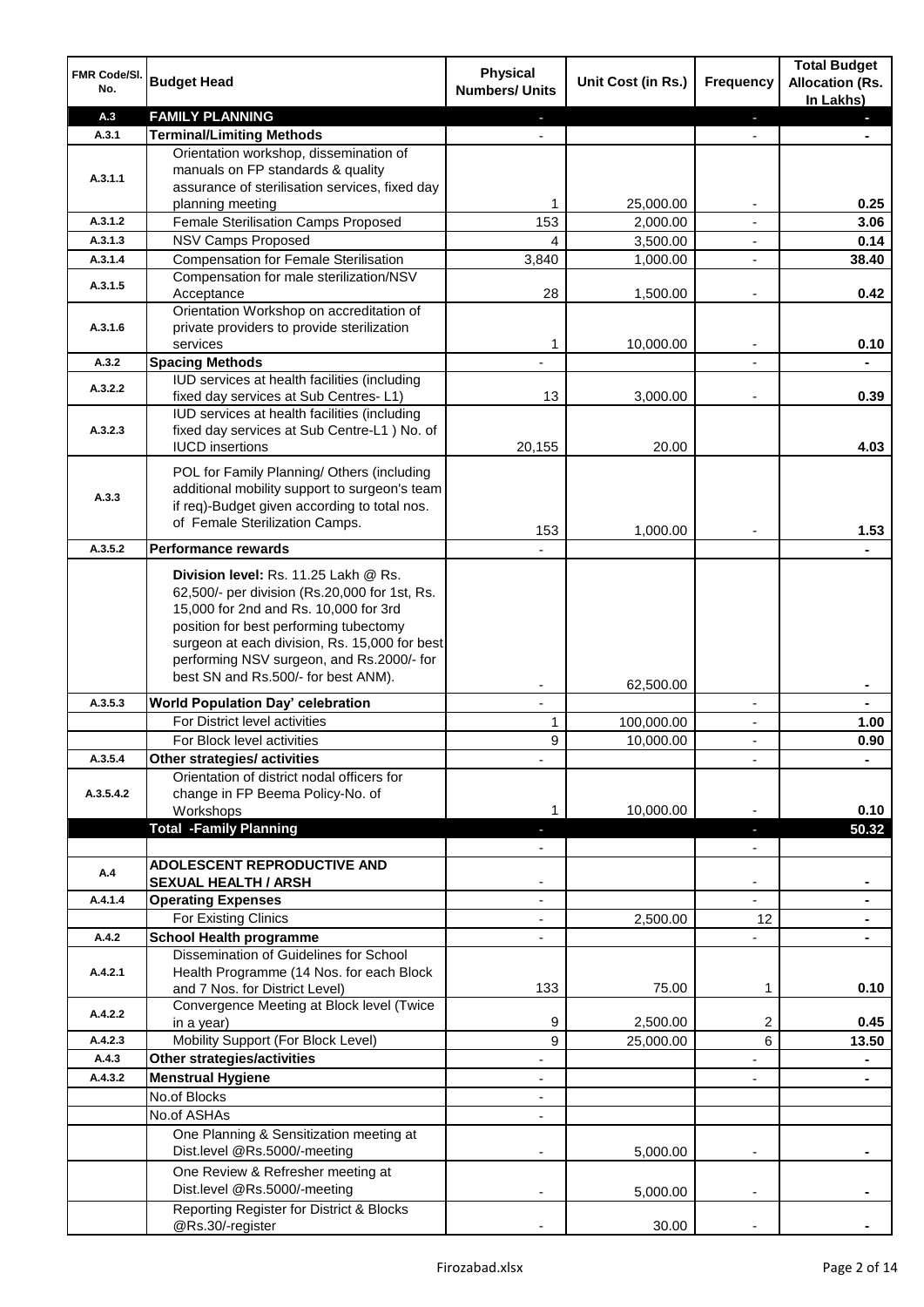| In Lakhs)<br>Reporting Register for ASHA @Rs.30/-registe<br>30.00<br>$\overline{a}$<br>Storage Almirahs for District & Blocks<br>@Rs.5000/- Almirahs<br>5,000.00<br>2 Flex banner with hanging rod per<br>block/Dist.@Rs.500/-banner<br>500.00<br><b>Sub-total ARSH</b><br>H,<br><b>URBAN RCH (focus on Urban slums)</b><br>A.5<br>r.<br>Human Resource for Urban Health<br>A.5.2<br>Doctors/Mos<br>A.5.2.1<br>36,000.00<br>6<br>4<br><b>ANM</b><br>A.5.2.4<br>4<br>6<br>9,900.00<br><b>Staff Nurse</b><br>4<br>6<br>A.5.2.5<br>16,500.00 | 14.05<br>8.64<br>2.38<br>3.96 |
|-------------------------------------------------------------------------------------------------------------------------------------------------------------------------------------------------------------------------------------------------------------------------------------------------------------------------------------------------------------------------------------------------------------------------------------------------------------------------------------------------------------------------------------------|-------------------------------|
|                                                                                                                                                                                                                                                                                                                                                                                                                                                                                                                                           |                               |
|                                                                                                                                                                                                                                                                                                                                                                                                                                                                                                                                           |                               |
|                                                                                                                                                                                                                                                                                                                                                                                                                                                                                                                                           |                               |
|                                                                                                                                                                                                                                                                                                                                                                                                                                                                                                                                           |                               |
|                                                                                                                                                                                                                                                                                                                                                                                                                                                                                                                                           |                               |
|                                                                                                                                                                                                                                                                                                                                                                                                                                                                                                                                           |                               |
|                                                                                                                                                                                                                                                                                                                                                                                                                                                                                                                                           |                               |
|                                                                                                                                                                                                                                                                                                                                                                                                                                                                                                                                           |                               |
|                                                                                                                                                                                                                                                                                                                                                                                                                                                                                                                                           |                               |
|                                                                                                                                                                                                                                                                                                                                                                                                                                                                                                                                           |                               |
| A.5.2.12<br>Sweeper cum Choukidar<br>4<br>6                                                                                                                                                                                                                                                                                                                                                                                                                                                                                               |                               |
| 4,950.00<br>A.5.3<br>Operating expenses for UHP and UHC                                                                                                                                                                                                                                                                                                                                                                                                                                                                                   | 1.19                          |
| Rent @7000/Month/Centre<br>7,000.00<br>4<br>6                                                                                                                                                                                                                                                                                                                                                                                                                                                                                             | 1.68                          |
| 4<br>Telephone Bills @ 1000/Month/Centre<br>6<br>1,000.00                                                                                                                                                                                                                                                                                                                                                                                                                                                                                 | 0.24                          |
| Electricity Bills @ 1500/Month/Centre<br>4<br>6<br>1,500.00                                                                                                                                                                                                                                                                                                                                                                                                                                                                               | 0.36                          |
| Contingency @ 500/Month/Centre<br>4<br>6<br>500.00                                                                                                                                                                                                                                                                                                                                                                                                                                                                                        | 0.12                          |
| <b>Total- Urban Health</b><br>J<br>ı                                                                                                                                                                                                                                                                                                                                                                                                                                                                                                      | 18.56                         |
|                                                                                                                                                                                                                                                                                                                                                                                                                                                                                                                                           |                               |
| A.7<br><b>PNDT Activities</b><br>٠<br>J,                                                                                                                                                                                                                                                                                                                                                                                                                                                                                                  | $\blacksquare$                |
| <b>Support to PC-PNDT Cells</b><br>A.7.1<br>٠                                                                                                                                                                                                                                                                                                                                                                                                                                                                                             |                               |
| <b>Divisional Level</b><br>٠                                                                                                                                                                                                                                                                                                                                                                                                                                                                                                              | $\blacksquare$                |
| Remuneration of Data Assistant (At Each                                                                                                                                                                                                                                                                                                                                                                                                                                                                                                   |                               |
| 12<br>Division PC-PNDT Cell)<br>17,000.00                                                                                                                                                                                                                                                                                                                                                                                                                                                                                                 |                               |
| Contingency for the operation of cell @<br>Rs.20000/-<br>20,000.00<br>1                                                                                                                                                                                                                                                                                                                                                                                                                                                                   |                               |
| One time office setup cost @ Rs.100000/-<br>100,000.00<br>1                                                                                                                                                                                                                                                                                                                                                                                                                                                                               |                               |
| <b>District Level</b>                                                                                                                                                                                                                                                                                                                                                                                                                                                                                                                     |                               |
| Remuneration of Data Entry Operator (At<br>Each District PC-PNDT Cell)<br>10,000.00<br>12<br>1                                                                                                                                                                                                                                                                                                                                                                                                                                            | 1.20                          |
| Contingency for the operation of cell @                                                                                                                                                                                                                                                                                                                                                                                                                                                                                                   |                               |
| 20,000.00<br>Rs.20000/-<br>1<br>1<br>One time office setup cost @ Rs. 50000/-<br>$\mathbf{1}$<br>$\mathbf{1}$<br>50,000.00                                                                                                                                                                                                                                                                                                                                                                                                                | 0.20<br>0.50                  |
| <b>Other PNDT activities</b><br>A.7.2<br>٠                                                                                                                                                                                                                                                                                                                                                                                                                                                                                                | $\blacksquare$                |
| Visit of division level inspection committees (<br>TA/DA of Additional Director will be incurred<br>A.7.2.3<br>from this amount) @ Rs.30000 for 10 visit in                                                                                                                                                                                                                                                                                                                                                                               |                               |
| 3,000.00<br>10<br>a year<br>Orientation of members of the district                                                                                                                                                                                                                                                                                                                                                                                                                                                                        |                               |
| advisory committees at Division Levels (No.<br>A.7.2.8<br>of Workshops)<br>25,000.00<br>1                                                                                                                                                                                                                                                                                                                                                                                                                                                 |                               |
| District Level Sensitization (No. of<br>A.7.2.10<br>10,000.00<br>Workshops)<br>1<br>1                                                                                                                                                                                                                                                                                                                                                                                                                                                     | 0.10                          |
| <b>Total-PC-PNDT</b><br>٠                                                                                                                                                                                                                                                                                                                                                                                                                                                                                                                 | 2.00                          |
| A.8<br><b>Human Resources</b><br>٠<br>٠                                                                                                                                                                                                                                                                                                                                                                                                                                                                                                   | $\blacksquare$                |
| A.8.1<br><b>Contractual Staff &amp; Services</b><br>$\overline{\phantom{0}}$<br>$\overline{\phantom{0}}$                                                                                                                                                                                                                                                                                                                                                                                                                                  | $\blacksquare$                |
| Honoraria for ANMs at Sub Centres<br>A.8.1.1.1.f<br>53<br>10,000.00<br>6                                                                                                                                                                                                                                                                                                                                                                                                                                                                  | 31.80                         |
| Honoraria for Staff Nurses - SNCU<br>A.8.1.1.2.f<br>16,500.00<br>6<br>$\overline{\phantom{0}}$                                                                                                                                                                                                                                                                                                                                                                                                                                            |                               |
| A.8.1.1.2.f<br>Honoraria for Staff Nurses -NRC<br>16,500.00<br>6<br>$\overline{\phantom{0}}$                                                                                                                                                                                                                                                                                                                                                                                                                                              | $\blacksquare$                |
| Honoraria for Laboratory Technicians<br>A.8.1.2.1<br>6<br>11,880.00<br>6                                                                                                                                                                                                                                                                                                                                                                                                                                                                  | 4.28                          |
| A.8.1.3.5.d<br>Honoraria for Paediatricians- Child Health<br>48,000.00<br>6                                                                                                                                                                                                                                                                                                                                                                                                                                                               | $\blacksquare$                |
| Honoraria for Dental Doctors<br>A.8.1.3.7<br>35,000.00<br>6<br>$\mathbf{1}$                                                                                                                                                                                                                                                                                                                                                                                                                                                               | 2.10                          |
| Honoraria for M.O.(Training Coordinators for<br>A.8.1.5.8<br>36,000.00<br>training NRCs/SNCUs)<br>6                                                                                                                                                                                                                                                                                                                                                                                                                                       |                               |
| Honoraria for X-Ray Technicians<br>$\overline{c}$<br>A.8.1.7.2<br>6<br>11,800.00                                                                                                                                                                                                                                                                                                                                                                                                                                                          |                               |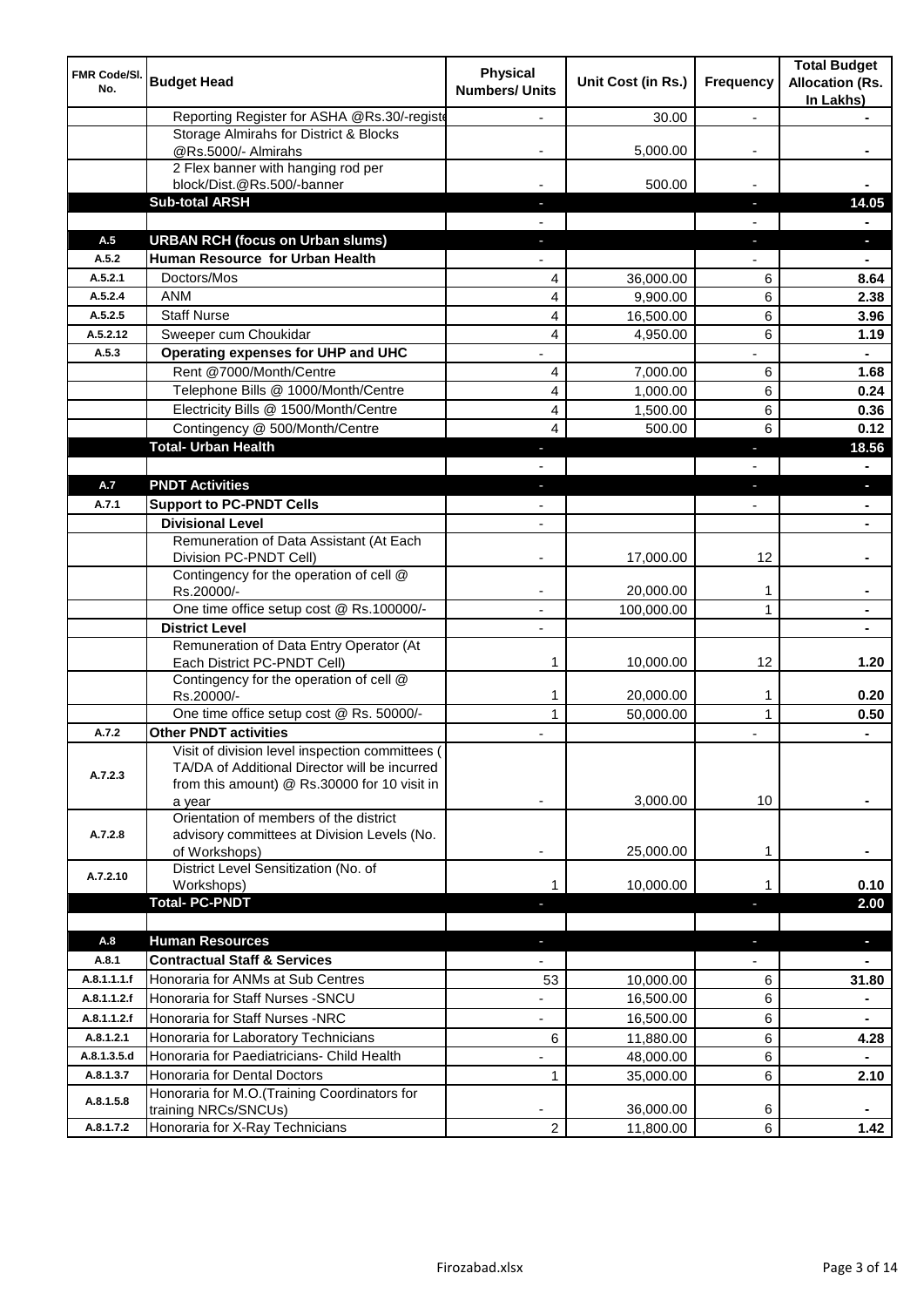| <b>FMR Code/SI.</b><br>No. | <b>Budget Head</b>                                                          | <b>Physical</b><br><b>Numbers/ Units</b> | Unit Cost (in Rs.)       | Frequency                | <b>Total Budget</b><br><b>Allocation (Rs.</b><br>In Lakhs) |
|----------------------------|-----------------------------------------------------------------------------|------------------------------------------|--------------------------|--------------------------|------------------------------------------------------------|
| A.8.1.7.4                  | <b>School Health Teams (Exclusively for SH)</b>                             |                                          |                          | $\overline{a}$           |                                                            |
| A.8.1.7.4.a                | <b>Honoraria for Medical Officers</b>                                       |                                          |                          |                          |                                                            |
|                            | No. of MBBS Doctors-Existing                                                | 3                                        | 36,000.00                | 6                        | 6.48                                                       |
|                            | No. of MBBS Doctors-New                                                     | 6                                        | 36,000.00                | 2                        | 4.32                                                       |
|                            | No. of BDS Doctors-Existing                                                 | 6                                        | 35,000.00                | 6                        | 12.60                                                      |
|                            | No. of AYUSH Doctors-Existing                                               | 9                                        | 24,000.00                | 6                        | 12.96                                                      |
|                            | No. of AYUSH Doctors-New                                                    | 9                                        | 24,000.00                | 2                        | 4.32                                                       |
| A.8.1.7.4.b                | <b>Honoraria for Physiotherapists</b>                                       | 6                                        | 11,880.00                | 6                        | 4.28                                                       |
| A.8.1.7.4.c                | <b>Honoraria for Dental Hygienists</b>                                      | $\overline{2}$                           | 11,880.00                | 6                        | 1.43                                                       |
| A.8.1.7.4.d                | <b>Honoraria for Ophthalmic Assistants</b>                                  | 10                                       | 11,880.00                | 6                        | 7.13                                                       |
| A.8.1.7.4.e                | Honoraria for Staff Nurses/GNMs-Existing                                    | 9                                        | 16,500.00                | 6                        | 8.91                                                       |
|                            | Honoraria for Staff Nurses/GNMs-New                                         |                                          | 16,500.00                | $\overline{2}$           |                                                            |
| A.8.1.7.4.g                | Honoraria for ANMs-Existing                                                 | 8                                        | 10,000.00                | 6                        | 4.80                                                       |
|                            | Honoraria for ANMs-New                                                      | 1                                        | 10,000.00                | $\overline{2}$           | 0.20                                                       |
|                            | Honoraria for FP Counsellors(@ Rs.9300/-                                    |                                          |                          |                          |                                                            |
| A.8.1.7.5.1                | (Rs.9000/-Honoraria and 300/-for                                            |                                          |                          |                          |                                                            |
|                            | communication support)                                                      | 3                                        | 9,300.00                 | 6                        | 1.67                                                       |
| A.8.1.7.5.2                | <b>Honoraria for ARSH Counsellors</b>                                       |                                          | 12,000.00                | 6                        | $\blacksquare$                                             |
| A.8.1.7.5.4                | <b>Honoraria for Nutritionist-NRC</b>                                       | $\overline{\phantom{0}}$                 | 15,000.00                | 6                        | $\blacksquare$                                             |
|                            | <b>Honoraria for Staff under Routine</b>                                    |                                          |                          |                          |                                                            |
|                            | <b>Immunization</b><br>Refrigerator Mechanics-District Level                |                                          |                          |                          |                                                            |
|                            | Cold Chain Handlers-District Level                                          |                                          | 16,500.00                | 6                        |                                                            |
| A.8.1.7.7                  | Vaccine Store Keepers-Division Level                                        | 1                                        | 9,900.00                 | 6                        | 0.59                                                       |
|                            |                                                                             | ä,                                       | 22,000.00                | 6                        | $\blacksquare$                                             |
|                            | Refrigerator Mechanics-Division Level<br>Vaccine Van Drivers-Division Level |                                          | 16,500.00                | 6                        | $\blacksquare$                                             |
|                            |                                                                             | ÷,                                       | 16,500.00                | 6                        | $\blacksquare$                                             |
|                            | Cold Chain Handlers-Division Level                                          |                                          | 9,900.00                 | 6                        |                                                            |
| A.8.1.9                    | <b>Honoraria for Data Entry Operators</b>                                   | $\overline{c}$                           | 8,800.00                 | 6                        | 1.06                                                       |
| A.8.1.11.f                 | <b>Honoraria for Caretakers-NRC</b>                                         | ÷,                                       | 4,000.00                 | 6                        |                                                            |
| A.8.1.11.f                 | <b>Honoraria for Cooks-NRC</b><br><b>TOTAL - HUMAN RESOURCE</b>             |                                          | 5,000.00                 | 6                        | 110.34                                                     |
|                            |                                                                             |                                          |                          |                          |                                                            |
| A.9                        | <b>TRAINING</b>                                                             | ٠                                        |                          | ٠                        | p                                                          |
|                            |                                                                             |                                          |                          |                          |                                                            |
| A.9.3                      | <b>Maternal Health Training</b>                                             |                                          |                          |                          |                                                            |
| A.9.3.1                    | <b>Skilled Attendance at Birth / SBA</b>                                    | ÷,                                       |                          | $\overline{\phantom{a}}$ | $\blacksquare$                                             |
| A.9.3.1.1                  | Setting up of SBA Training Centres                                          | 1                                        | 25,000.00                | ٠                        | 0.25                                                       |
|                            | <b>Training of Staff Nurses in SBA</b>                                      | $\overline{\phantom{0}}$                 |                          | $\overline{\phantom{a}}$ |                                                            |
| A.9.3.1.4                  | Total Batches to be conducted (4 Per                                        |                                          |                          |                          |                                                            |
|                            | Batch)@ Rs.103300/ Batch                                                    | 5                                        | 103,300.00               | ٠                        | 5.17                                                       |
| A.9.3.4                    | <b>Safe Abortion Services Training</b>                                      |                                          |                          |                          |                                                            |
|                            | <b>Training of Medical Officers in safe</b>                                 |                                          |                          |                          |                                                            |
| A.9.3.4.2                  | abortion                                                                    |                                          |                          | -                        |                                                            |
|                            | Total Batches to be conducted @ Rs.52000                                    |                                          |                          |                          |                                                            |
|                            | /batch                                                                      | 2                                        | 52,000.00                |                          | 1.04                                                       |
| A.9.3.5                    | RTI / STI Training                                                          | ÷,                                       |                          | ٠                        | $\blacksquare$                                             |
|                            | <b>Training of Medical Officers in RTI/STI</b>                              | $\overline{\phantom{a}}$                 |                          | L,                       | $\blacksquare$                                             |
| A.9.3.5.3                  | Total Batches to be conducted @ Rs.72600                                    |                                          |                          |                          |                                                            |
|                            | /batch                                                                      | 2                                        | 72,600.00                |                          | 1.45                                                       |
|                            | Sub Total - Maternal Health Training                                        |                                          |                          |                          | 7.91                                                       |
|                            |                                                                             |                                          |                          |                          |                                                            |
| A.9.5                      | <b>Child Health Training</b>                                                |                                          |                          |                          | ٠                                                          |
| A.9.5.2.2                  | <b>F-IMNCI Training for Medical Officers</b>                                |                                          |                          |                          |                                                            |
|                            | <b>Total Training Load</b>                                                  | $\overline{\phantom{0}}$                 | $\overline{\phantom{a}}$ |                          | $\blacksquare$                                             |
|                            | <b>Batch Size/Participants</b>                                              | 16                                       |                          |                          | ٠                                                          |
|                            | No. of Batches                                                              | $\overline{\phantom{0}}$                 | 212,900.00               | ۰                        | ٠                                                          |
|                            | Total Batches to be observed(25% of                                         |                                          |                          |                          |                                                            |
|                            | organized batches)                                                          |                                          | 7,500.00                 |                          |                                                            |
| A.9.5.2.3                  | <b>F-IMNCI Training for Staff Nurses</b>                                    | ٠                                        |                          | $\blacksquare$           |                                                            |
|                            | <b>Total Training Load</b>                                                  | ٠                                        |                          |                          |                                                            |
|                            | <b>Batch Size/Participants</b>                                              |                                          |                          |                          |                                                            |
|                            | No. of Batches                                                              |                                          | 206,900.00               |                          |                                                            |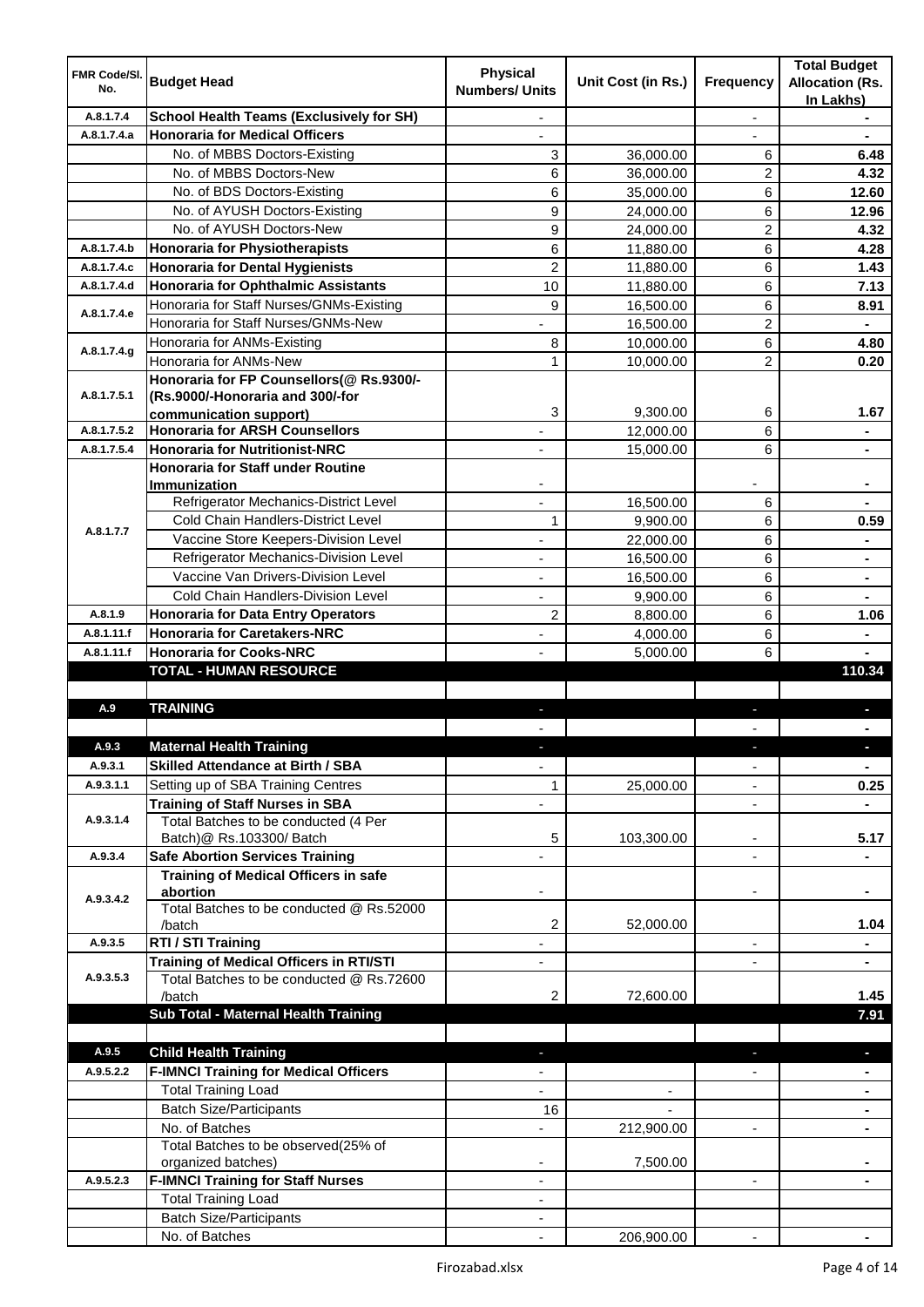| <b>FMR Code/SI.</b><br>No. | <b>Budget Head</b>                                                             | <b>Physical</b><br><b>Numbers/ Units</b> | Unit Cost (in Rs.) | Frequency                     | <b>Total Budget</b><br><b>Allocation (Rs.</b><br>In Lakhs) |
|----------------------------|--------------------------------------------------------------------------------|------------------------------------------|--------------------|-------------------------------|------------------------------------------------------------|
|                            | Total Batches to be observed(25% of<br>organized batches)                      |                                          | 7,500.00           |                               |                                                            |
| A.9.5.5.2.a                | <b>IMNCI Plus(CCSP)-10 Days TOT for</b>                                        |                                          |                    |                               |                                                            |
|                            | <b>Physicians</b><br><b>Total Training Load</b>                                |                                          |                    |                               |                                                            |
|                            | <b>Batch Size/Participants</b>                                                 | 24                                       |                    |                               |                                                            |
|                            | No. of Batches                                                                 |                                          | 576,300.00         |                               |                                                            |
|                            | Total Batches to be observed(25% of                                            |                                          |                    |                               |                                                            |
|                            | organized batches)                                                             |                                          | 11,000.00          |                               |                                                            |
|                            | Sub Total- Child Health Training                                               |                                          |                    |                               |                                                            |
|                            |                                                                                |                                          |                    |                               |                                                            |
| A.9.7                      | Adolescent Reproductive and Sexual Health/                                     |                                          |                    |                               |                                                            |
|                            | <b>ARSH Training</b><br><b>ARSH training for ANMs/LHVs</b>                     |                                          |                    |                               |                                                            |
| A.9.7.4                    | Total Batches to be conducted@ Rs.71000/                                       |                                          |                    |                               |                                                            |
|                            | <b>Batch</b>                                                                   | 3                                        | 71,000.00          |                               | 2.13                                                       |
|                            | <b>Sub Total- ARSH Training</b>                                                |                                          |                    |                               | 2.13                                                       |
|                            |                                                                                |                                          |                    |                               |                                                            |
| A.9.8.4.2                  | <b>Clinical Establishment Act</b>                                              | 1                                        | 798,000.00         | $\overline{a}$                | 7.98                                                       |
|                            |                                                                                |                                          |                    |                               |                                                            |
|                            | <b>TOTAL - Training</b>                                                        |                                          |                    |                               | 18.02                                                      |
|                            |                                                                                |                                          |                    |                               |                                                            |
| A.10                       | PROGRAMME MANAGEMENT                                                           |                                          |                    |                               | o.                                                         |
| A.10.2                     | <b>District Programme Management Support</b>                                   |                                          |                    |                               |                                                            |
|                            | Unit<br><b>Contractual Staffs for DPMSU</b>                                    |                                          |                    |                               |                                                            |
| A.10.2.1                   | Honoraria for District Programme Manager                                       | 1                                        | 32,700.00          | 6                             | 1.96                                                       |
| A.10.2.2                   | Honoraria for District Accounts Manager                                        | $\mathbf{1}$                             | 26,650.00          | 6                             | 1.60                                                       |
|                            | Honoraria for District Data Manager(District                                   |                                          |                    |                               |                                                            |
| A.10.2.3                   | Data cum Account Assistant)                                                    | 1                                        | 18,150.00          | 6                             | 1.09                                                       |
| A.10.2.7                   | Honoraria for Office Assistant                                                 | 1                                        | 7,000.00           | 6                             | 0.42                                                       |
| A.10.2.8.1                 | Operational Expenses for DPMU unit                                             | 1                                        | 75,000.00          | 6                             | 4.50                                                       |
| A.10.2.8.2                 | Honoraria for District Community Process                                       |                                          |                    |                               |                                                            |
|                            | Manager                                                                        | 1                                        | 26,650.00          | 6                             | 1.60                                                       |
|                            | <b>Sub Total - DPMU</b>                                                        |                                          |                    |                               | 11.17                                                      |
| A.10.3                     | <b>Block Programme Management Unit (BPMU)</b>                                  |                                          |                    |                               |                                                            |
| A.10.3.1                   | Honoraria for Block Programme Managers                                         | $\overline{\phantom{a}}$<br>9            | 20,000.00          | $\overline{\phantom{a}}$<br>6 | ٠<br>10.80                                                 |
| A.10.3.2                   | Honoraria for Block Accounts Managers                                          | 9                                        | 10,000.00          | 6                             | 5.40                                                       |
|                            | <b>Sub Total - DPMU</b>                                                        | P.                                       |                    | ٠                             | 16.20                                                      |
|                            |                                                                                |                                          |                    |                               |                                                            |
| A.10.6                     | <b>Concurrent Audit System</b>                                                 |                                          |                    | $\overline{\phantom{0}}$      | $\blacksquare$                                             |
|                            | Budget For Block Units(Rs. 1500 per                                            |                                          |                    |                               |                                                            |
|                            | Block/Quarter)                                                                 | 9                                        | 1,500.00           | 4                             | 0.54                                                       |
|                            | Budget For District (District HO Rs.                                           |                                          |                    |                               |                                                            |
|                            | 4500/Month)<br><b>Sub Total - Concurrent Audit</b>                             | 1                                        | 4,500.00           | 12                            | 0.54<br>1.08                                               |
|                            |                                                                                |                                          |                    |                               |                                                            |
| A.10.7                     | <b>Mobility Support, Field Visits</b>                                          |                                          |                    | $\overline{a}$                | ä,                                                         |
|                            | Mobility Support-DPMU/District (2 Vehicles per                                 |                                          |                    |                               |                                                            |
| A.10.7.2                   | District per month)                                                            | 2                                        | 25,000.00          | 12                            | 6.00                                                       |
| A.10.7.3                   | Mobility Support-BPMU/Block (1 Vehicle per                                     |                                          |                    |                               |                                                            |
|                            | District per Month)                                                            | 9                                        | 25,000.00          | 12                            | 27.00                                                      |
| A.10.7.4.1                 | Mobility Support for Div.PMU Division & AD<br>Offices( 1 vehicle per Division) |                                          | 25,000.00          | 12                            |                                                            |
|                            | Sub Total - Mobility Support, Field Visits                                     |                                          |                    |                               | 33.00                                                      |
|                            |                                                                                |                                          |                    |                               |                                                            |
|                            | <b>TOTAL - Programme Management</b>                                            |                                          |                    | ı.                            | 61.45                                                      |
|                            |                                                                                |                                          |                    |                               |                                                            |
|                            | <b>GRAND TOTAL- RCH FLEXIPOOL</b>                                              |                                          |                    | a,                            | 1,120.69                                                   |
|                            |                                                                                |                                          |                    |                               |                                                            |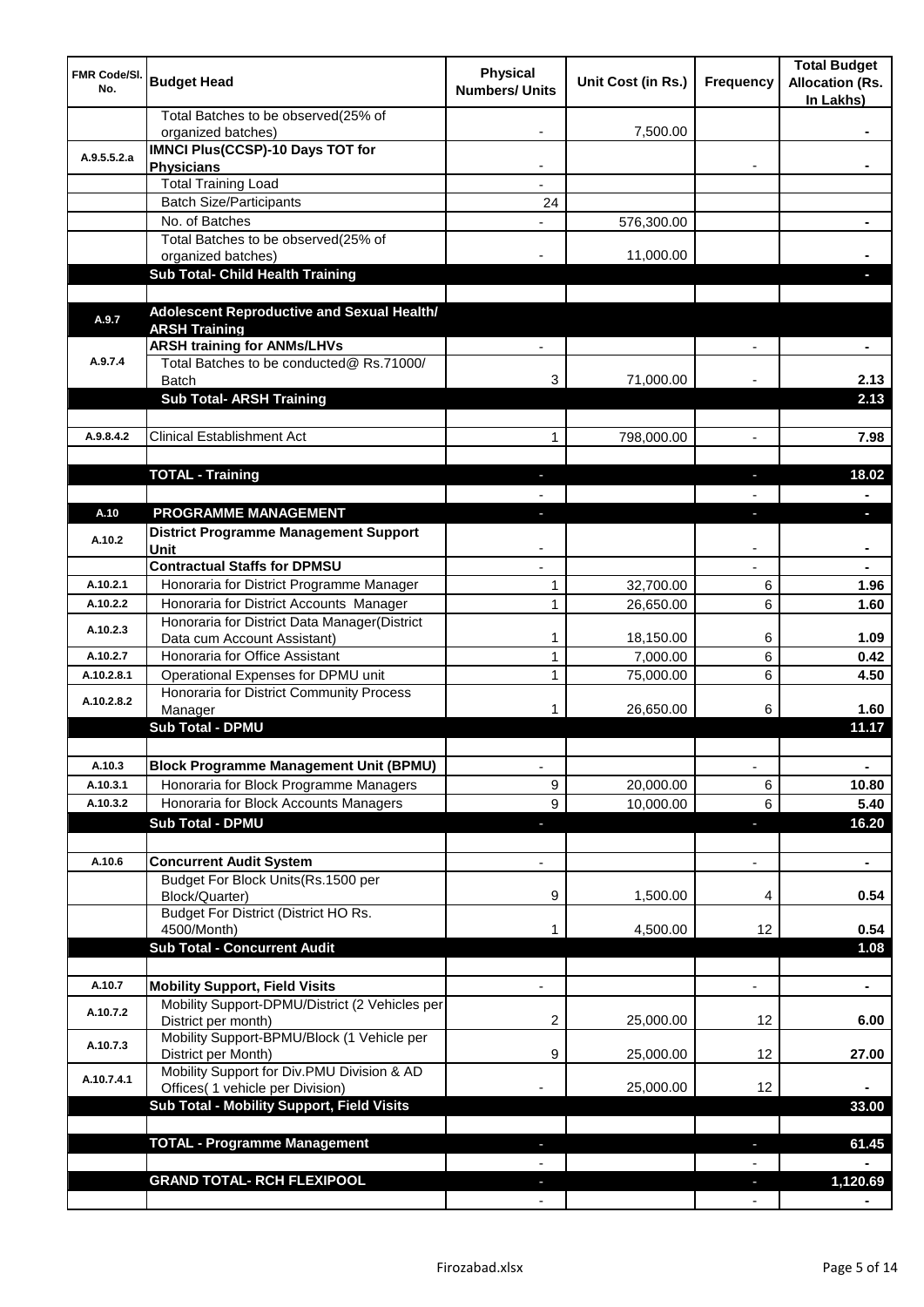| FMR Code/SI.<br>No. | <b>Budget Head</b>                                                                                                                                                         | <b>Physical</b><br><b>Numbers/ Units</b> | Unit Cost (in Rs.) | <b>Frequency</b> | <b>Total Budget</b><br><b>Allocation (Rs.</b><br>In Lakhs) |
|---------------------|----------------------------------------------------------------------------------------------------------------------------------------------------------------------------|------------------------------------------|--------------------|------------------|------------------------------------------------------------|
| B                   | <b>MISSION FLEXIPOOL</b>                                                                                                                                                   |                                          |                    | P.               |                                                            |
| <b>B1</b>           | <b>ASHA</b>                                                                                                                                                                |                                          |                    |                  |                                                            |
| B1.1.1.4.2          | ASHA State Trainers - TOT (Module VI&VII)-                                                                                                                                 |                                          |                    |                  |                                                            |
|                     | National Level-Cost of TA/DA                                                                                                                                               |                                          | 15,000.00          |                  |                                                            |
| B1.1.3.3            | <b>Incentive for FP</b>                                                                                                                                                    |                                          |                    |                  |                                                            |
| B1.1.3.3.1          | Incentive for ASHA @ Rs. 1000 if a couple<br>adopts permanent methods after 02<br>children(Assumed that 15.56 % clients<br>adopts permanent methods after 02<br>children). | 601                                      | 1,000.00           |                  | 6.01                                                       |
| B1.1.3.5            | Other incentive                                                                                                                                                            |                                          |                    |                  |                                                            |
| B1.1.3.5.1          | On taking Complicated On pregnancy cases<br>or New born cases to the health facility<br>@Rs.150/- case (up to 3 cases/year)                                                | 1,664                                    | 150.00             | 3                | 7.49                                                       |
|                     |                                                                                                                                                                            |                                          |                    |                  |                                                            |
| B1.1.3.5.3          | Birth & Death Registration (For 30 birth & 9<br>deaths/ASHA) -Amount Approved 90% Only                                                                                     | 1,664                                    | 180.00             |                  | 2.70                                                       |
|                     | TA/DA for attending Monthly Meetings                                                                                                                                       |                                          |                    |                  |                                                            |
| B1.1.3.5.5          | @Rs.100/Meeting - Amount Approved 90%                                                                                                                                      |                                          |                    |                  |                                                            |
|                     | Only                                                                                                                                                                       | 1,664                                    | 100.00             | 12               | 17.97                                                      |
| B1.1.3.5.6          | Maternal Death Audit Information<br>(@Rs.200/Case)-Amount Approved 50%                                                                                                     |                                          |                    |                  |                                                            |
|                     | Only                                                                                                                                                                       | 183                                      | 200.00             |                  | 0.18                                                       |
| B1.1.3.5.12         | Incentives to ASHA Sangini(@Rs.150 for<br>one field visit and 20 visits per month)                                                                                         | -                                        | 3,000.00           | 10               | $\blacksquare$                                             |
| B1.1.3.6            | <b>Other Activities</b>                                                                                                                                                    | $\overline{\phantom{a}}$                 |                    |                  | $\blacksquare$                                             |
|                     | ASHA Divas/Annual ASHA Samellan-                                                                                                                                           |                                          |                    |                  |                                                            |
| B1.1.3.6.1          | (Amount Approved 70% Only)                                                                                                                                                 | 1,664                                    | 250.00             |                  | 2.91                                                       |
|                     | <b>ASHA Payment Voucher</b>                                                                                                                                                | 1,664                                    | 25.00              |                  | 0.42                                                       |
| B1.1.3.6.3          | <b>ASHA Master Payment Register</b>                                                                                                                                        | 9                                        | 150.00             |                  | 0.01                                                       |
|                     | <b>ASHA Sangini Format</b>                                                                                                                                                 | 72                                       | 50.00              |                  | 0.04                                                       |
| B1.1.4              | Awards to ASHA's/Link workers                                                                                                                                              | 9                                        | 5,000.00           | $\overline{a}$   | 0.45                                                       |
| B1.1.5              | <b>ASHA Resource Centre/ASHA Mentoring</b><br>Group                                                                                                                        |                                          |                    |                  | $\blacksquare$                                             |
| B1.1.5.4            | Mobility Costs ASHA Mentoring Group for<br>district*4 meetings@Rs.2500/meeting                                                                                             | 4                                        | 2,500.00           |                  | 0.10                                                       |
|                     | <b>Sub Total - ASHA</b>                                                                                                                                                    |                                          |                    |                  | 38.28                                                      |
|                     |                                                                                                                                                                            |                                          |                    |                  |                                                            |
| <b>B2</b>           | <b>Untied Funds</b>                                                                                                                                                        | ٠                                        |                    | J,               | $\blacksquare$                                             |
| <b>B2.1</b>         | No. of CHCs/SDH and Amount Approved 71%                                                                                                                                    |                                          |                    |                  |                                                            |
|                     | Only                                                                                                                                                                       | 10                                       | 50,000.00          | 1                | 3.55                                                       |
| <b>B2.2</b>         | No. of PHCs and Amount Approved 93% Only<br>No. of Sub Centres and Amount Approved                                                                                         | 50                                       | 25,000.00          | 1                | 11.63                                                      |
| <b>B2.3</b>         | 46% Only                                                                                                                                                                   | 220                                      | 10,000.00          | 1                | 10.12                                                      |
| <b>B2.4</b>         | No. of VHNSCs and Amount Approved 36%<br>Only                                                                                                                              | 508                                      | 10,000.00          | 1                | 18.29                                                      |
|                     | <b>Sub Total - Untied Funds</b>                                                                                                                                            |                                          |                    |                  | 43.58                                                      |
|                     |                                                                                                                                                                            |                                          |                    |                  |                                                            |
| <b>B.3</b>          | <b>Annual Maintenance Grants</b>                                                                                                                                           |                                          |                    |                  |                                                            |
| <b>B3.1</b>         | No. of CHCs and Amount Approved 70% Only                                                                                                                                   | 10                                       | 100,000.00         | 1                | 7.00                                                       |
| <b>B3.2</b>         | No. of PHCs and Amount Approved 69% Only                                                                                                                                   | 45                                       | 50,000.00          | 1                | 15.53                                                      |
| <b>B3.3</b>         | No. of Sub Centres and Amount Approved<br>49% Only                                                                                                                         | 176                                      | 10,000.00          | 1                | 8.62                                                       |
|                     | <b>Sub Total - AMG</b>                                                                                                                                                     | ٠                                        |                    | a,               | 31.15                                                      |
|                     |                                                                                                                                                                            |                                          |                    |                  |                                                            |
| <b>B.6</b>          | <b>Corpus Grants to HMS/RKS</b>                                                                                                                                            |                                          |                    |                  | $\blacksquare$                                             |
| B6.1                | District Hospitals (DH+DWH)                                                                                                                                                | 3                                        |                    |                  |                                                            |
|                     | Amount Approved for District Hospitals                                                                                                                                     |                                          |                    |                  | 9.86                                                       |
| B6.2                | No. of CHCs and Amount Approved 90% Only                                                                                                                                   | 10                                       | 100,000.00         | $\mathbf{1}$     | 9.00                                                       |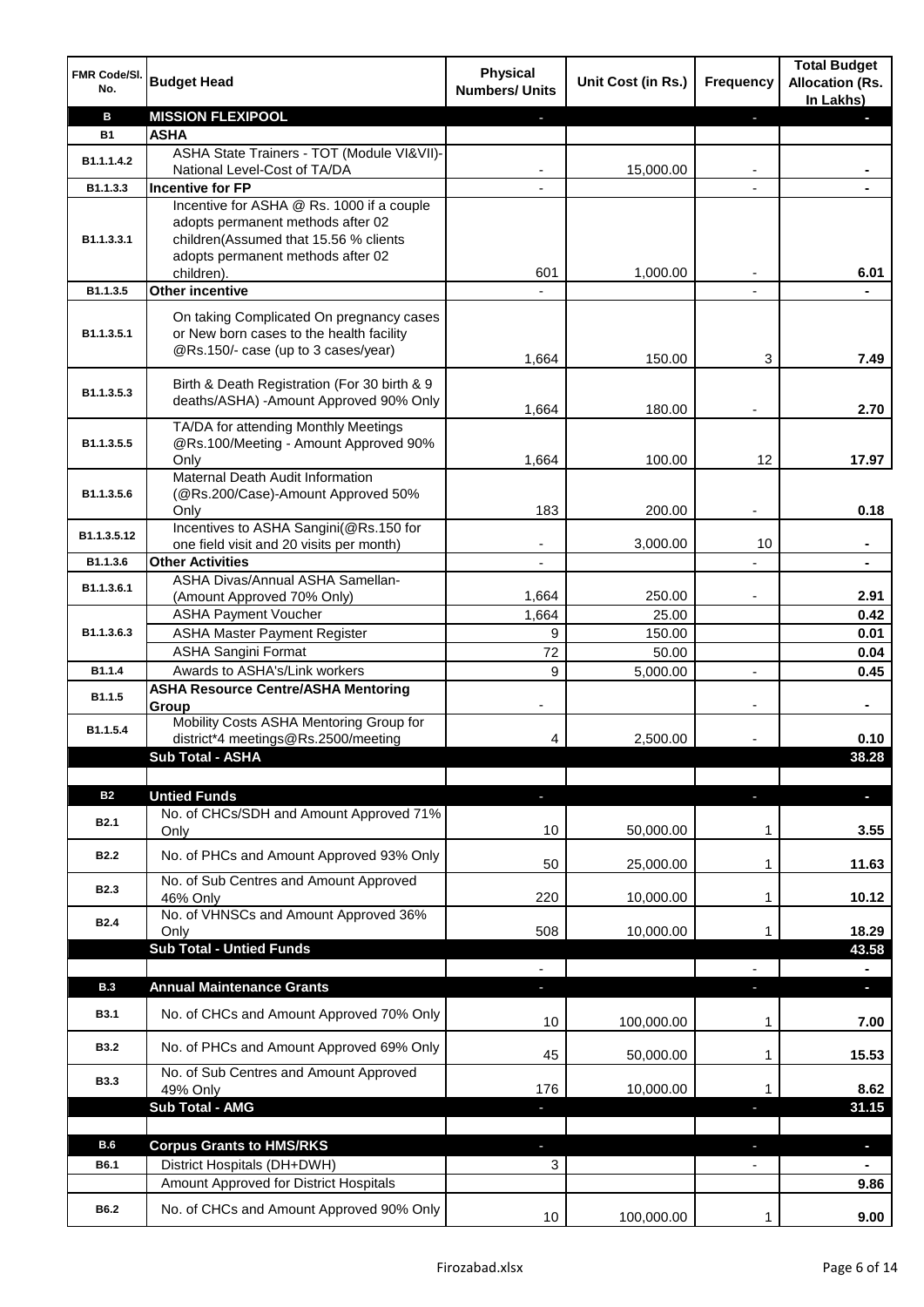| <b>FMR Code/SI.</b><br>No. | <b>Budget Head</b>                                                                                   | <b>Physical</b><br><b>Numbers/ Units</b>             | Unit Cost (in Rs.) | <b>Frequency</b>  | <b>Total Budget</b><br><b>Allocation (Rs.</b><br>In Lakhs) |
|----------------------------|------------------------------------------------------------------------------------------------------|------------------------------------------------------|--------------------|-------------------|------------------------------------------------------------|
| B6.3                       | No. of PHCs and Amount Approved 90% Only                                                             | 50                                                   | 50,000.00          | 1                 | 22.50                                                      |
|                            | <b>Sub Total - HMS/RKS</b>                                                                           | ٠                                                    |                    | J,                | 41.36                                                      |
|                            |                                                                                                      |                                                      |                    |                   |                                                            |
| <b>B9</b>                  | <b>Mainstreaming of AYUSH</b>                                                                        | J,                                                   |                    | T                 | a.                                                         |
| B.9.1                      | <b>Medical Officers (Only AYUSH)</b>                                                                 |                                                      |                    |                   |                                                            |
| B.9.1.1                    | <b>Contractual Medical Officers</b>                                                                  | 26                                                   | 24,000.00          | 6                 | 37.44                                                      |
| <b>B.9.2</b>               | <b>AYUSH Pharmacists</b>                                                                             | 5                                                    | 9,000.00           | 6                 | 2.70                                                       |
|                            | <b>Sub Total (AYUSH)</b>                                                                             | J,                                                   |                    | J,                | 40.14                                                      |
|                            |                                                                                                      |                                                      |                    |                   |                                                            |
| <b>B10</b>                 | <b>IEC-BCC Activities</b>                                                                            |                                                      |                    | ı.                | н                                                          |
| <b>B.10.2</b>              | <b>Implementation of BCC/IEC Activities at</b><br>district level                                     |                                                      |                    |                   | 5.00                                                       |
| B.10.5.2                   | Printing of WIFS Cards, Referral Slips, etc                                                          |                                                      |                    | $\blacksquare$    |                                                            |
|                            | WIFS Cards for School Children(No. of Cards)                                                         |                                                      | 4.00               |                   |                                                            |
|                            | Sub Total (IEC/BCC)                                                                                  |                                                      |                    | ı                 | 5.00                                                       |
|                            |                                                                                                      |                                                      |                    |                   |                                                            |
| <b>B15</b>                 | <b>Planning, Implementation and Monitoring</b>                                                       |                                                      |                    |                   |                                                            |
| B15.2                      | <b>Quality Assurance</b>                                                                             |                                                      |                    |                   |                                                            |
| B15.2.2                    | <b>Quality Assurance Committees</b>                                                                  | $\overline{\phantom{a}}$                             |                    |                   |                                                            |
|                            | <b>Division Level</b>                                                                                | $\blacksquare$                                       |                    |                   | $\blacksquare$                                             |
|                            | One time establishment @ Rs. 1.00 Lakh/<br>Division (Amount Approved 50% Only)                       |                                                      |                    |                   |                                                            |
|                            | Operational Expenses @Rs. 5000/month/                                                                |                                                      | 100,000.00         | 1                 |                                                            |
|                            | division (Amount Approved 50% Only)<br><b>District Level</b>                                         | $\overline{\phantom{a}}$<br>$\overline{\phantom{a}}$ | 5,000.00           | 12                |                                                            |
|                            | One time establishment @ Rs. 1.00 Lakh/<br>District (Amount Approved 50% Only)                       | 1                                                    | 100,000.00         | 1                 | 0.50                                                       |
|                            | Operational Expenses @Rs. 5000/ Month/<br>District (Amount Approved 50% Only)                        | 1                                                    | 5,000.00           | 12                | 0.30                                                       |
| B15.2.4                    | <b>Review meetings</b>                                                                               |                                                      |                    | ٠                 |                                                            |
| B15.2.4.2                  | <b>Division Level</b>                                                                                |                                                      |                    |                   |                                                            |
|                            | Review meetings @ Rs 10000/- per meeting<br>for 4 meeting per division (Amount Approved<br>50% Only) |                                                      | 10,000.00          | 4                 |                                                            |
|                            | <b>District Level</b><br>Review meetings @ Rs 10000/- per meeting                                    |                                                      |                    |                   |                                                            |
|                            | for 4 meeting per District (Amount Approved                                                          |                                                      |                    |                   |                                                            |
|                            | 50% Only)                                                                                            | 1                                                    | 10,000.00          | 4                 | 0.20                                                       |
| B15.2.5                    | <b>Other Block Level Activities</b>                                                                  |                                                      |                    |                   |                                                            |
| B15.2.5.1                  | Block QA visioning meeting (Orienting<br><b>Block Officials on Facility Solutions Levels-</b>        |                                                      |                    |                   |                                                            |
|                            | Amount Approved 50% Only)                                                                            | 1                                                    | 35,000.00          | 1                 | 0.18                                                       |
| B15.2.5.2                  | Quality Management System (QMS) training<br>workshop -(Amount Approved 50% Only)                     | 1                                                    | 100,000.00         | 1                 | 0.50                                                       |
|                            | <b>Sub Total - Quality Assurance</b>                                                                 |                                                      |                    |                   | 1.68                                                       |
|                            |                                                                                                      |                                                      |                    |                   | $\blacksquare$                                             |
| B15.3                      | <b>Monitoring and Evaluation</b>                                                                     |                                                      |                    |                   |                                                            |
| B15.3.1.6.3                | Honoraria of Data Entry Operators for MCTS                                                           | 9                                                    | 11,000.00          | 6                 | 5.94                                                       |
| B15.3.2                    | <b>Computerization HMIS and E-governance</b>                                                         |                                                      |                    |                   |                                                            |
|                            | HMIS Operational Cost (excluding HR & Trainings)-                                                    |                                                      |                    |                   |                                                            |
|                            | Expenses for Internet @1500/month/<br>computer for 951 Nos                                           | 12                                                   | 1,500.00           | 12                | 2.16                                                       |
|                            | Expenses for Internet Rs.750/pm/block                                                                |                                                      |                    |                   |                                                            |
|                            | computer(new) for 820 Nos.                                                                           | 9                                                    | 750.00             | $12 \overline{ }$ | 0.81                                                       |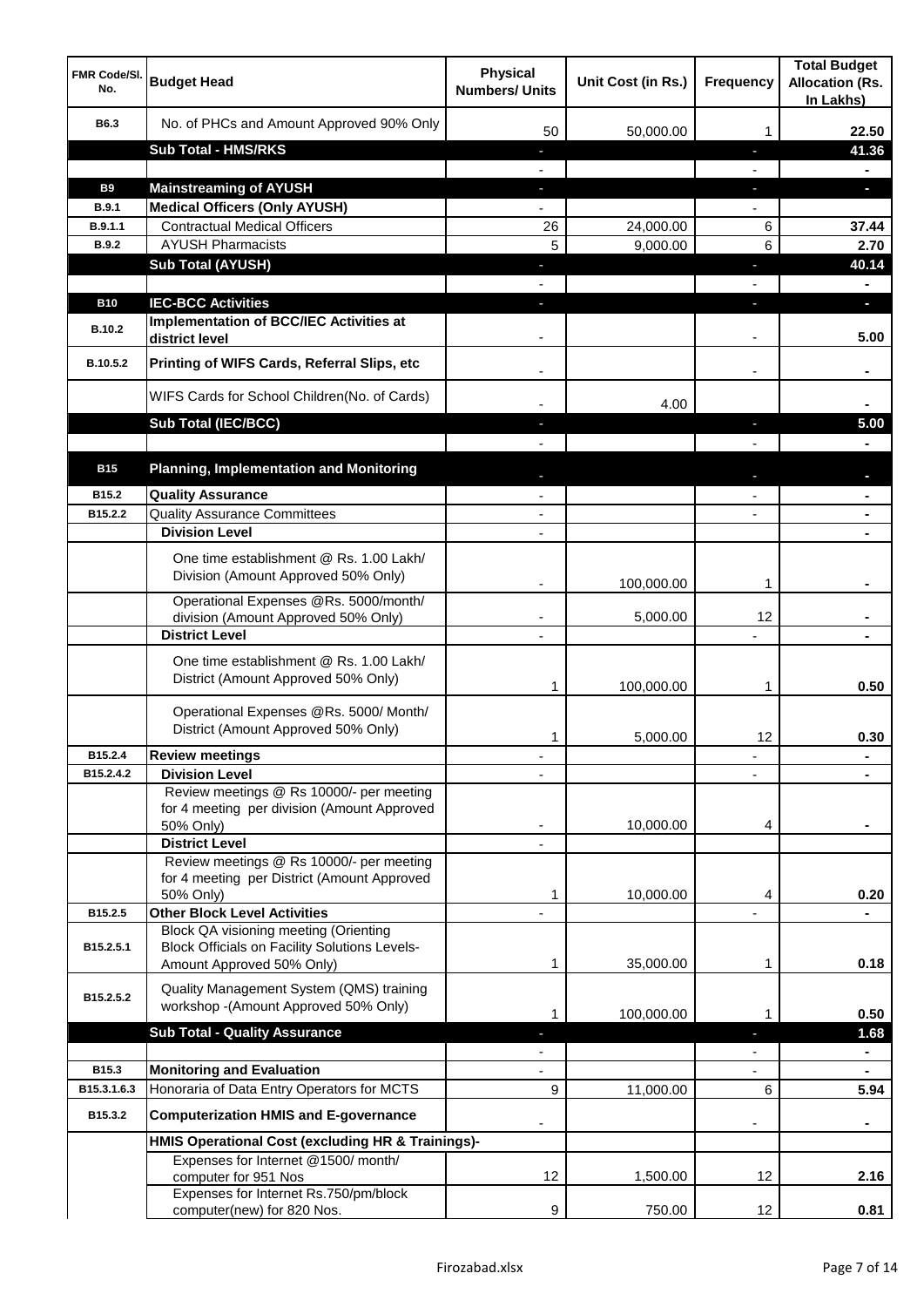| <b>FMR Code/SI.</b><br>No.   | <b>Budget Head</b>                                                                                 | <b>Physical</b><br><b>Numbers/ Units</b> | Unit Cost (in Rs.) | <b>Frequency</b>              | <b>Total Budget</b><br><b>Allocation (Rs.</b><br>In Lakhs) |
|------------------------------|----------------------------------------------------------------------------------------------------|------------------------------------------|--------------------|-------------------------------|------------------------------------------------------------|
| B <sub>15</sub> , 3, 2, 1, a | Expenses for Internet Data Card<br>@Rs.750/pm/Computer (new) for 75 Nos.                           | 1                                        | 750.00             | 12                            | 0.09                                                       |
|                              | Expenses for Internet Data Card<br>@Rs.750/pm/Computer (new) for 18 Nos.                           |                                          | 750.00             | 12                            |                                                            |
| B15.3.2.1.d                  | Other Office and admin expenses                                                                    |                                          |                    |                               |                                                            |
|                              | Maintenance of Computers/AMC/etc -HMIS                                                             |                                          |                    |                               |                                                            |
| B15.3.2.1.d.2                | (Block -PHC/CHC,CH, CMF (M/F) Old<br>@Rs. 4000/unit for 951 no.                                    | 12                                       | 4,000.00           | 1                             | 0.48                                                       |
| B15.3.2.1.d.3                | Purchase of computer consumables/Admin<br>Expenses @ Rs.1000.00 for 951 no.-Six<br>Months          | 12                                       | 1,000.00           | 6                             | 0.72                                                       |
| B15.3.2.2.a                  | MCTS Operational Cost (excluding HR &<br>Trainings)                                                |                                          |                    |                               |                                                            |
| B15.3.2.2.b                  | Procurement of<br>computers/Printers/Cartridges ,etc. -<br>@50,000.00/Computer Systems for 820 No. | 9                                        | 50,000.00          | 1                             | 4.50                                                       |
| B15.3.2.2.d                  | Other Office and admin expenses                                                                    | 9                                        |                    | 1                             |                                                            |
| B15.3.3                      | @12,000.00 per year -820 No.(New)<br>Other M & E Activities                                        |                                          | 12,000.00          |                               | 1.08                                                       |
| B15.3.3.5                    | Review Meetings for MCTS @ Rs<br>4,000/meeting for 12 meetings                                     | 1                                        | 4,000.00           | 12                            | 0.48                                                       |
|                              | Sub Total - Monitoring and Evaluation                                                              |                                          |                    |                               | 16.26                                                      |
|                              |                                                                                                    |                                          |                    |                               | $\blacksquare$                                             |
| <b>B.16</b>                  | <b>PROCUREMENT</b>                                                                                 |                                          |                    | J,                            | o.                                                         |
| B <sub>16.1.1</sub>          | <b>Procurement of Equipments: MH</b>                                                               |                                          |                    |                               |                                                            |
| B16.1.1.2                    | MVA / EVA Kits for Safe Abortion services                                                          | 10                                       | 2,500.00           | $\overline{\phantom{a}}$      | 0.25                                                       |
| B16.1.6<br>B16.1.6.1         | <b>Equipments for ARSH/ School Health</b><br>Equipments for ARSH Clinics (New)                     |                                          |                    | $\overline{\phantom{a}}$<br>1 | ۰                                                          |
|                              | <b>Sub Total (Procurement of Equipments)</b>                                                       |                                          | 15,000.00          |                               | $\blacksquare$<br>0.25                                     |
|                              |                                                                                                    |                                          |                    |                               |                                                            |
| B.16.2.1                     | Drugs & supplies for MH                                                                            | $\blacksquare$                           |                    | $\blacksquare$                | $\blacksquare$                                             |
| B.16.2.1.2                   | Drugs for Safe Abortion (No. of MMA<br>estimated in year 2013-14)                                  | 664                                      | 200.00             |                               | 1.33                                                       |
| B.16.2.4                     | <b>Supplies for IMEP</b>                                                                           |                                          |                    |                               | ÷                                                          |
| B.16.2.4.1                   | Bio-Medical Waste Management-District<br>level                                                     |                                          |                    |                               | 21.05                                                      |
| B.16.2.4.2                   | Bio-Medical Waste Management-CHC level                                                             |                                          |                    | $\overline{\phantom{a}}$      | 11.01                                                      |
| B.16.2.4.3                   | Cleaning/Washing, House keeping and<br>Laundry Management - District Level                         |                                          |                    | $\blacksquare$                | 41.51                                                      |
| B.16.2.4.4                   | Cleaning/Washing, House keeping and                                                                |                                          |                    |                               |                                                            |
|                              | Laundry Management - CHC/PHC Level                                                                 |                                          |                    |                               | 17.14                                                      |
|                              | <b>ASHA Drug Kits</b><br>Drug Kit replenishment for ASHAs @ Rs.                                    |                                          |                    |                               |                                                            |
| B.16.2.5.2                   | 300/ASHA                                                                                           | 1,232                                    | 300.00             |                               | 3.70                                                       |
| B.16.2.6                     | Drugs & supplies for WIFS                                                                          |                                          |                    | $\overline{\phantom{a}}$      |                                                            |
|                              | For Govt. & Govt. aided Schools (Classes VI<br>to XII)                                             |                                          |                    |                               |                                                            |
|                              | <b>Total Beneficiaries</b>                                                                         | 55,991                                   |                    |                               |                                                            |
| B.16.2.6.1                   | IFA Tables Required at District (Beneficiary*                                                      |                                          |                    |                               |                                                            |
|                              | 52 Tabs)<br>Albendazole Tablets Required at District                                               | 2,911,524                                | 0.12               | $\blacksquare$                | 3.49                                                       |
| B.16.2.6.2                   | (Beneficiary *2 Tabs)                                                                              | 111,982                                  | 1.00               |                               | 1.12                                                       |
| B.16.2.7                     | Drugs & Supplies under SHP                                                                         |                                          |                    |                               | ۰                                                          |
|                              | For Aganwadi Centres                                                                               |                                          |                    |                               | $\blacksquare$                                             |
|                              | Expected No. of Children at AWCs<br>No. of IFA Bottles (One bottle of 100                          | 63,750                                   |                    |                               | $\blacksquare$                                             |
|                              | ml./child)                                                                                         | 63,750                                   | 10.00              |                               | 6.38                                                       |
|                              | Albendazole Tablets (2 tablets per Child)                                                          | 127,500                                  | 1.00               |                               | 1.28                                                       |
|                              | For Primary Schools(For Govt. & Govt.<br>aided Schools Classes I to V)                             |                                          |                    |                               |                                                            |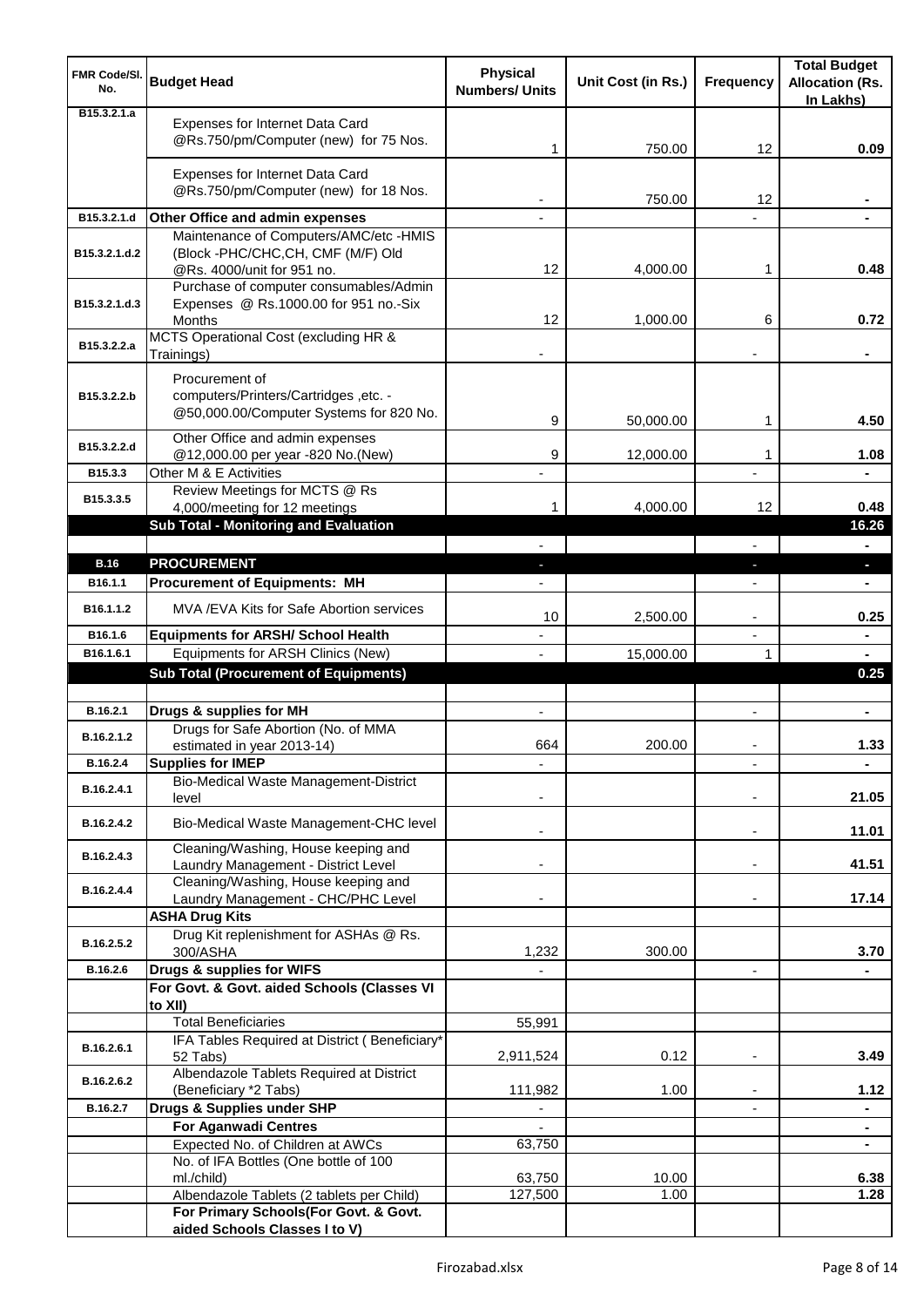| <b>FMR Code/SI.</b><br>No. | <b>Budget Head</b>                                                                                                        | <b>Physical</b><br><b>Numbers/ Units</b> | Unit Cost (in Rs.)    | Frequency                | <b>Total Budget</b><br><b>Allocation (Rs.</b><br>In Lakhs) |
|----------------------------|---------------------------------------------------------------------------------------------------------------------------|------------------------------------------|-----------------------|--------------------------|------------------------------------------------------------|
|                            | Expected No. of Children in Schools                                                                                       | 101,304                                  |                       |                          |                                                            |
|                            | No. of Tablets Required at District (52 Tabs./                                                                            |                                          |                       |                          |                                                            |
|                            | Beneficiary)<br>No. of Tablets Required at District (2 Tabs./                                                             | 5,267,793                                | 0.12                  |                          | 6.32                                                       |
|                            | Beneficiary)                                                                                                              | 202,607                                  | 1.00                  |                          | 2.03                                                       |
|                            | <b>Medicines for Teams</b>                                                                                                |                                          |                       |                          |                                                            |
|                            | No. of Blocks                                                                                                             | 9                                        |                       |                          |                                                            |
|                            | First Time Medicines For Teams (2 Teams                                                                                   |                                          |                       |                          |                                                            |
|                            | in Each Block)                                                                                                            | 18                                       | 18,000.00             |                          | 3.24                                                       |
|                            | Sub Total (Procurement of Drugs & Supplies)                                                                               |                                          |                       |                          | 119.59                                                     |
|                            |                                                                                                                           |                                          |                       |                          |                                                            |
| <b>B.17</b>                | <b>Drugs Warehouses/Logistics Management</b>                                                                              |                                          |                       |                          |                                                            |
|                            | Honoraria of Staff at Regional Drug                                                                                       |                                          |                       |                          |                                                            |
|                            | Warehouse                                                                                                                 |                                          |                       |                          |                                                            |
|                            | Accountant                                                                                                                |                                          | 10,000.00             | 6                        |                                                            |
|                            | Computer Operator Cum Store Keeper<br>Fork-Lift Operator cum Mechanic                                                     | ä,                                       | 10,000.00<br>6,500.00 | 6<br>6                   | $\blacksquare$<br>$\blacksquare$                           |
| <b>B.17.1</b>              | Fourth class / Loader                                                                                                     | ä,                                       | 6,500.00              | 6                        | $\blacksquare$                                             |
|                            | Generator Operator cum Electrician                                                                                        | ÷,                                       | 5,000.00              | 6                        |                                                            |
|                            | Sweeper                                                                                                                   | ÷,                                       | 3,500.00              | 6                        |                                                            |
|                            | <b>Armed Guards</b>                                                                                                       | ÷,                                       | 6,335.00              | 6                        |                                                            |
|                            | <b>General Guards</b>                                                                                                     | $\blacksquare$                           | 5,157.00              | 6                        |                                                            |
|                            | Gardener                                                                                                                  | $\blacksquare$                           | 3,000.00              | 6                        |                                                            |
|                            | <b>Honoraria of Staff at District Drug</b>                                                                                |                                          |                       |                          |                                                            |
|                            | Warehouse                                                                                                                 |                                          |                       |                          |                                                            |
|                            | Computer Operator Cum Store Keeper                                                                                        |                                          | 10,000.00             | 6                        |                                                            |
| <b>B.17.3</b>              | Generator Operator Cum Mechanic/Electricia<br>Loader                                                                      |                                          | 5,000.00              | 6                        |                                                            |
|                            | Choukidar                                                                                                                 |                                          | 5,000.00<br>5,000.00  | 6<br>6                   |                                                            |
|                            | Part-time Sweeper                                                                                                         |                                          | 2,500.00              | 6                        |                                                            |
| <b>B.17.4</b>              | Others                                                                                                                    |                                          |                       | $\overline{a}$           |                                                            |
|                            |                                                                                                                           |                                          |                       |                          |                                                            |
| B.17.4.1                   | Operational Cost for Regional Drug ware House                                                                             | $\overline{\phantom{a}}$                 |                       | $\overline{\phantom{a}}$ |                                                            |
|                            | <b>Electricity Charges</b>                                                                                                |                                          |                       |                          |                                                            |
|                            | <b>Telephone Charges</b>                                                                                                  |                                          |                       |                          | $\blacksquare$                                             |
|                            | POL & Maintenance of DG Sets                                                                                              |                                          |                       |                          | $\blacksquare$                                             |
|                            | Stationary                                                                                                                |                                          |                       |                          | $\blacksquare$                                             |
|                            | Contingency<br><b>Sub Total-Drug Ware Houses</b>                                                                          |                                          |                       |                          | $\blacksquare$                                             |
|                            |                                                                                                                           |                                          |                       |                          | г                                                          |
|                            | <b>GRAND TOTAL- MISSION FLEXIPOOL</b>                                                                                     |                                          |                       |                          | 337.28                                                     |
|                            |                                                                                                                           |                                          |                       |                          |                                                            |
| C                          | <b>IMMUNISATION</b>                                                                                                       |                                          |                       | ٠                        | п                                                          |
| C.1                        | RI strengthening project (Review meeting,<br>Mobility support, Outreach services etc)                                     |                                          |                       |                          |                                                            |
| C.1.a                      | Mobility Support for supervision for district<br>level officers @Rs 250000/- Year                                         | 1                                        | 250,000.00            | $\overline{\phantom{a}}$ | 2.50                                                       |
| C.1.b                      | Mobility support for supervision at State level                                                                           |                                          |                       | $\overline{\phantom{a}}$ | ۰                                                          |
| C.1.c                      | Printing and dissemination of Immunization<br>cards, tally sheets, monitoring forms etc.@<br>Rs 10 /- Beneficiary         | 79,895                                   | 10.00                 |                          | 7.99                                                       |
| C.1.d                      | Support for Quarterly State level review                                                                                  |                                          |                       |                          |                                                            |
|                            | meetings of district officer<br>Quarterly review meetings exclusive for RI at<br>district level with Block Mos, CDPO, and |                                          |                       |                          |                                                            |
| C.1.e                      | other stake holders (@ Rs 100/- per                                                                                       |                                          |                       |                          |                                                            |
|                            | participant(5 participant / block)                                                                                        | 180                                      | 100.00                |                          | 0.18                                                       |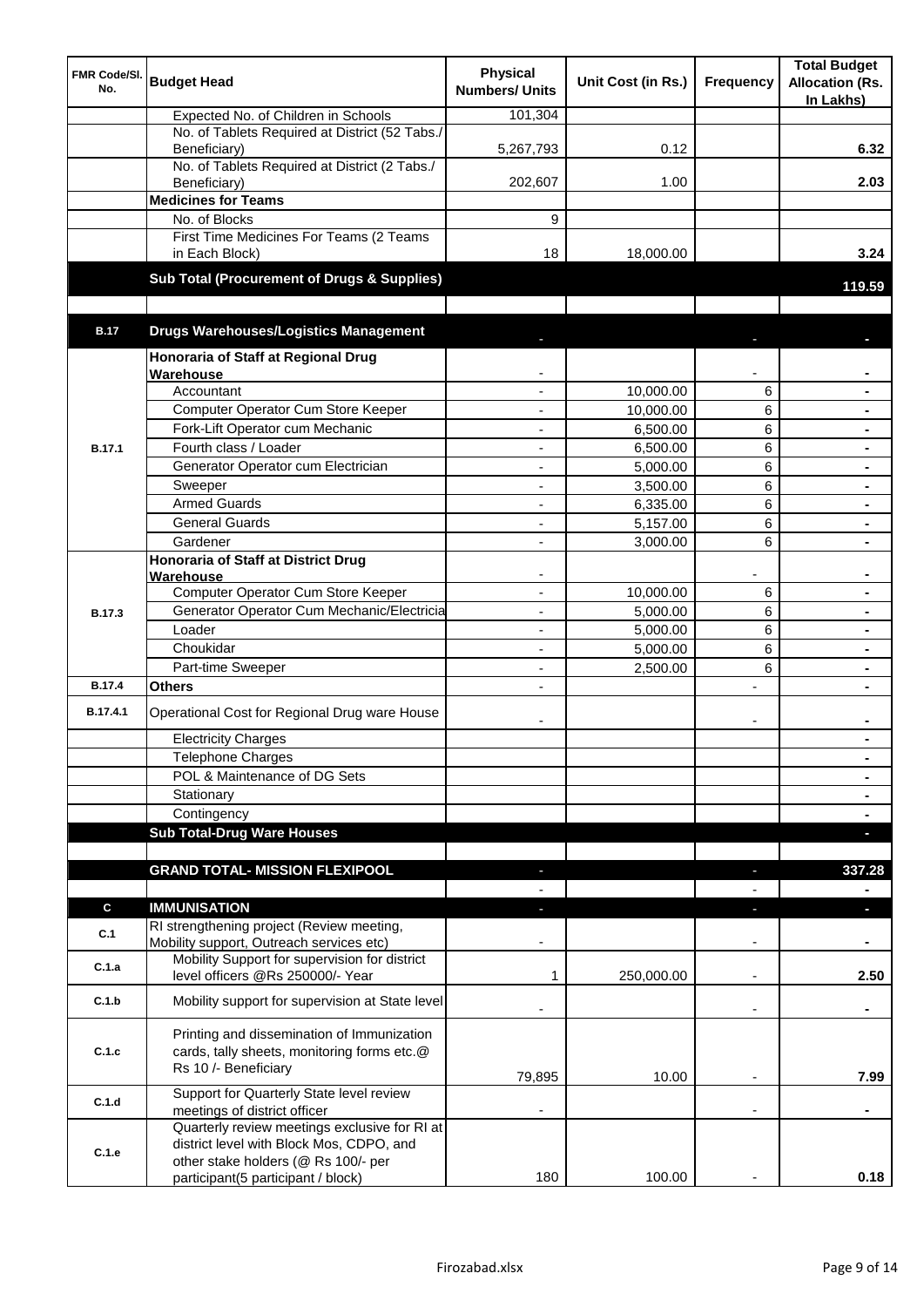| <b>FMR Code/SI.</b><br>No. | <b>Budget Head</b>                                                                                                                                                                                                                                             | <b>Physical</b><br><b>Numbers/ Units</b> | Unit Cost (in Rs.) | Frequency                        | <b>Total Budget</b><br><b>Allocation (Rs.</b><br>In Lakhs) |
|----------------------------|----------------------------------------------------------------------------------------------------------------------------------------------------------------------------------------------------------------------------------------------------------------|------------------------------------------|--------------------|----------------------------------|------------------------------------------------------------|
| C.1.f                      | Quarterly review meetings exclusive for RI at<br>block level @Rs 50/- per person as<br>honorarium/Asha(For travel) & Rs 25 per<br>person at the disposal of MOIC for meeting<br>expenses (Refreshment, stationery and                                          |                                          |                    |                                  |                                                            |
|                            | mis.)                                                                                                                                                                                                                                                          | 6,656                                    | 75.00              |                                  | 4.99                                                       |
| C.1.g                      | Focus on slum & underserved areas in<br>urban areas/alternative vaccinator for slums<br>(Hiring of ANM @ 450/-per session for four<br>sessions/month/slum of 10000 population<br>and Rs.300/ month as contingency per slum<br>i.e.Rs.2100/-month/slum of 10000 | 624                                      |                    |                                  | 13.10                                                      |
| C.1.h                      | population)<br>Mobilization of children through ASHA or                                                                                                                                                                                                        |                                          | 2,100.00           |                                  |                                                            |
| C.1.i                      | other mobilizers(@Rs 150/-per session)<br>Alternative vaccine delivery in hard to reach                                                                                                                                                                        | 22,500                                   | 150.00             |                                  | 33.75                                                      |
|                            | areas(@Rs 150/-per session)<br>Alternative Vaccine Delivery in other                                                                                                                                                                                           | 720                                      | 150.00             | $\overline{\phantom{a}}$         | 1.08                                                       |
| C.1.j                      | areas(@Rs. 75/- per session)<br>To develop micro plan at sub-centre level(@                                                                                                                                                                                    | 21,780                                   | 75.00              | $\overline{\phantom{a}}$         | 16.34                                                      |
| C.1.k                      | Rs 100/- per sub centre)                                                                                                                                                                                                                                       | 240                                      | 100.00             |                                  | 0.24                                                       |
| C.1.1                      | For consolidation of micro plans at block<br>level (@ Rs 1000/-per block per PHC and                                                                                                                                                                           | 15                                       |                    |                                  | 0.15                                                       |
|                            | Rs 2000/- per district)<br>POL for vaccine delivery from State to                                                                                                                                                                                              |                                          | 1,000.00           |                                  |                                                            |
| C.1.m                      | district and from district to PHC/CHCs(@ Rs<br>150000/- per district per year)                                                                                                                                                                                 | 1                                        | 150,000.00         | $\overline{\phantom{a}}$         | 1.50                                                       |
| C.1.n                      | Consumables for computer including<br>provision for internet access for RIMS (@ Rs<br>400/- per month per district)                                                                                                                                            | 1                                        | 400.00             | 12                               | 0.05                                                       |
| C.1.o                      | Red/Black plastic bags etc.(@ Rs 3 per bag                                                                                                                                                                                                                     |                                          |                    | 2                                | 1.35                                                       |
| C.1.p                      | and 2 bags per session)<br>Hub Cutter/Bleach/Hypochlorite solution/<br>Twin buckets(@ Rs 1200/- per PHC/CHC                                                                                                                                                    | 22,500                                   | 3.00               |                                  |                                                            |
| C.1.q                      | per year)                                                                                                                                                                                                                                                      | 15<br>4                                  | 1,200.00           | $\overline{\phantom{a}}$         | 0.18                                                       |
|                            | Safety Pits(@ Rs 5250/- per pit)<br>Other Specific requirement                                                                                                                                                                                                 |                                          | 5,250.00           | $\blacksquare$<br>$\blacksquare$ | 0.21                                                       |
|                            | Fund for annual maintenance operation of<br>WIC/WIF at division level @ Rs.40000/unit<br>of WIC/WIF<br>POL for generators and operational                                                                                                                      |                                          | 40,000.00          |                                  |                                                            |
| C.1.r                      | expenses at divisional vaccine storage point<br>@ Rs 2.00 Lakhs/ year/division vaccine<br>store points                                                                                                                                                         |                                          | 200,000.00         |                                  |                                                            |
|                            | Electricity bill for WIC/WIF AT state and<br>divisional level @ Rs 1.50Lakhs/year                                                                                                                                                                              |                                          |                    |                                  |                                                            |
|                            | /division store points                                                                                                                                                                                                                                         |                                          | 150,000.00         |                                  |                                                            |
|                            | <b>AEFI Kits</b>                                                                                                                                                                                                                                               | 64                                       | 200.00             |                                  | 0.13                                                       |
| C.2<br>C.2.2               | <b>Salary of Contractual Staffs</b>                                                                                                                                                                                                                            |                                          |                    |                                  |                                                            |
| C.3                        | Computer Assistants at District level<br><b>Training under Immunisation</b>                                                                                                                                                                                    | 1                                        | 10,000.00          | 6                                | 0.60                                                       |
| C.3.1                      | District level Orientation training including<br>Hep B, Measles, AEFI & JE(wherever<br>required) for 2 days ANM, Multi Purpose<br>Health Worker (Male), LHV, Health Assistant<br>(Male/Female), Nurse Midwives, BEEs &                                         |                                          |                    |                                  |                                                            |
|                            | other staff (as per RCH norms) @ Rs<br>46200/batch                                                                                                                                                                                                             | 15                                       | 46,200.00          |                                  | 6.93                                                       |
| C.3.2                      | Three day training including Hep B, Measles<br>& JE(wherever required) of Medical Officers<br>of RI using revised MO training module) @<br>Rs 65600/ batch                                                                                                     |                                          | 65,600.00          |                                  |                                                            |
| C.3.4                      | Two days cold chain handlers training for<br>block level cold chain handlers by State and<br>district cold chain officers @ Rs 26600/batch                                                                                                                     |                                          | 26,600.00          |                                  | 0.27                                                       |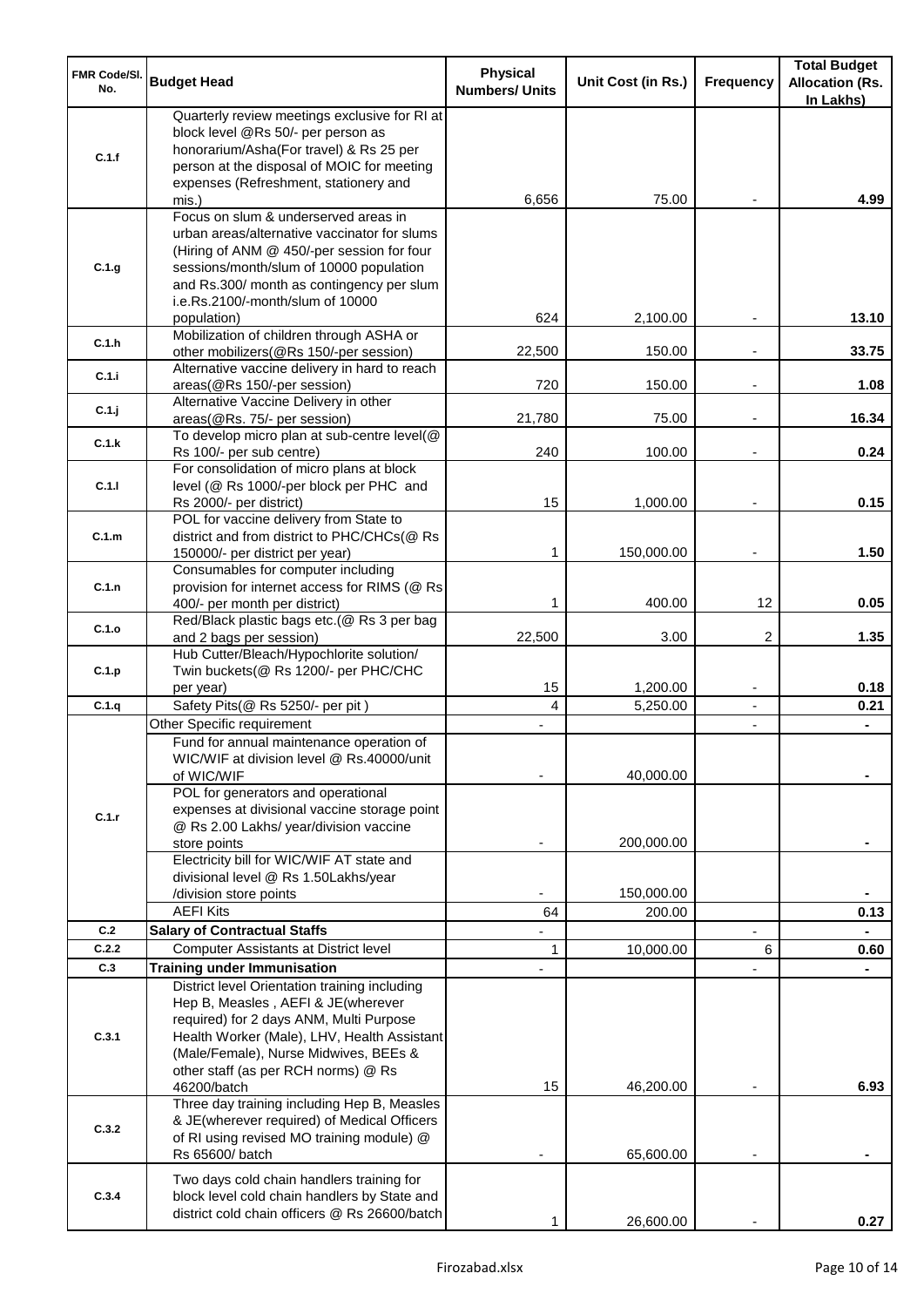| FMR Code/SI.<br>No. | <b>Budget Head</b>                                                                                                                   | <b>Physical</b><br><b>Numbers/ Units</b> | Unit Cost (in Rs.) | Frequency | <b>Total Budget</b><br><b>Allocation (Rs.</b><br>In Lakhs) |
|---------------------|--------------------------------------------------------------------------------------------------------------------------------------|------------------------------------------|--------------------|-----------|------------------------------------------------------------|
| C.3.5               | One day training of block level data handlers<br>by DIOs and District cold chain officer to<br>train about the reporting formats of  |                                          |                    |           |                                                            |
|                     | immunization @ Rs 300/ person                                                                                                        | 15                                       | 300.00             | ٠         | 0.05                                                       |
| C.3.6               | Intensified immunization training of front line<br>workers @ Rs 86660/batch                                                          | 15                                       | 86,660.00          |           | 13.00                                                      |
| C.4                 | <b>Cold Chain Maintenance</b>                                                                                                        |                                          |                    |           |                                                            |
|                     | Cold chain maintenance at PHC/CHC Level<br>(@Rs. 750/PHC/CHC per year)                                                               | 15                                       | 750.00             |           | 0.11                                                       |
|                     | Cold chain maintenance at District Level<br>(@Rs. 15000/year)                                                                        | 1                                        | 15,000.00          |           | 0.15                                                       |
| C.5                 | Asha Incentives- for full immunization @<br>RS.100 per child for full immunization in first<br>year and Rs.50 per child for ensuring |                                          |                    |           |                                                            |
|                     | complete immunization up to 2nd year of<br>age.(94.22% of the fund)                                                                  | 44,331                                   | 150.00             |           | 62.65                                                      |
|                     | <b>TOTOAL - ROUTINE IMMUNIZATION</b>                                                                                                 |                                          |                    |           | 167.49                                                     |
|                     |                                                                                                                                      |                                          |                    |           |                                                            |
| D                   | <b>National Disease Control Programmes</b>                                                                                           |                                          |                    |           |                                                            |
|                     |                                                                                                                                      |                                          |                    |           |                                                            |
| E                   | <b>Integrated Disease Surveillance Project</b><br>(IDSP)                                                                             |                                          |                    |           |                                                            |
| E.1                 | Operational Costs (Rs. 25000/0 per Month)<br>including 10 Medical Colleges                                                           |                                          |                    |           | 3.00                                                       |
| E.2                 | Remuneration for Contractual Human Resource                                                                                          |                                          |                    |           |                                                            |
| E.2.1               | Epidemiologist (Rs. 27500-44000)                                                                                                     |                                          |                    |           | 3.96                                                       |
| E.2.2               | Microbiologist (Rs. 27500-44000)                                                                                                     |                                          |                    |           |                                                            |
| E.3.2               | Data Manager (Rs. 18000 per Mth)                                                                                                     |                                          |                    |           | 2.16                                                       |
| E.3.3               | Data Entry Operator (Rs. 11000/mth)                                                                                                  |                                          |                    |           | 1.32                                                       |
|                     | Training                                                                                                                             |                                          |                    |           |                                                            |
|                     | Medical Officers (3 days) @ Rs 50000 /                                                                                               |                                          |                    |           |                                                            |
| E.8                 | Batch, for one batch<br>Hospital Pharmacists/Nurses Training (1                                                                      |                                          |                    |           | $\blacksquare$                                             |
|                     | day) @ Rs.38000 / Batch for 1 batch                                                                                                  |                                          |                    |           |                                                            |
|                     | One Day Training of Medical College Doctors                                                                                          |                                          |                    |           |                                                            |
| E.8                 | Costs on account of Newly Formed Districts                                                                                           |                                          |                    |           |                                                            |
|                     | <b>TOTAL-IDSP</b>                                                                                                                    |                                          |                    |           | 10.44                                                      |
|                     |                                                                                                                                      |                                          |                    |           |                                                            |
| F                   | <b>National Vector Borne Disease Control</b><br><b>Programme (NVBDCP)</b>                                                            |                                          |                    |           |                                                            |
| F.1.1               | <b>Malaria</b>                                                                                                                       |                                          |                    |           | $\overline{\phantom{a}}$                                   |
| F.1.1.b             | <b>ASHA Incentives</b>                                                                                                               |                                          |                    |           | 1.75                                                       |
| F.1.1.d             | Monitoring, Evaluation & Supervision &<br>Epidemic preparedness including mobility                                                   |                                          |                    |           | 0.85                                                       |
| F.1.1.e             | <b>IEC/BCC</b>                                                                                                                       |                                          |                    |           | 0.42                                                       |
| F.1.1.g             | Training/Capacity Building                                                                                                           |                                          |                    |           | 0.25                                                       |
|                     | <b>Sub Total - Malaria</b>                                                                                                           |                                          |                    |           | 3.27                                                       |
| F.1.2               | Dengue & Chikungunya                                                                                                                 |                                          |                    |           |                                                            |
| F.1.2.a(iⅈ)         | Strengthening Surveillance for Apex Referral<br>Lab & Sentinel Surveillance Hospital                                                 |                                          |                    |           |                                                            |
| F.1.2.c             | Monitoring/Supervision and Rapid Response                                                                                            |                                          |                    |           | 0.20                                                       |
| F.1.2.d             | <b>Epidemic Preparedness</b>                                                                                                         |                                          |                    |           | 0.05                                                       |
| F.1.2.e             | Case Management<br>Vector Control And Environmental                                                                                  |                                          |                    |           | 0.10                                                       |
| F.1.2.f             | Management                                                                                                                           |                                          |                    |           | $\overline{\phantom{a}}$                                   |
| F.1.2.g             | IEC/BCC for Social Mobilization                                                                                                      |                                          |                    |           | 0.20                                                       |
| F.1.2.i             | Training/Workshop                                                                                                                    |                                          |                    |           | 0.20                                                       |
|                     | Sub Total - Dengue & Chikungunya                                                                                                     |                                          |                    |           | 0.75                                                       |
| F.1.3               | <b>AES/JE</b>                                                                                                                        |                                          |                    |           |                                                            |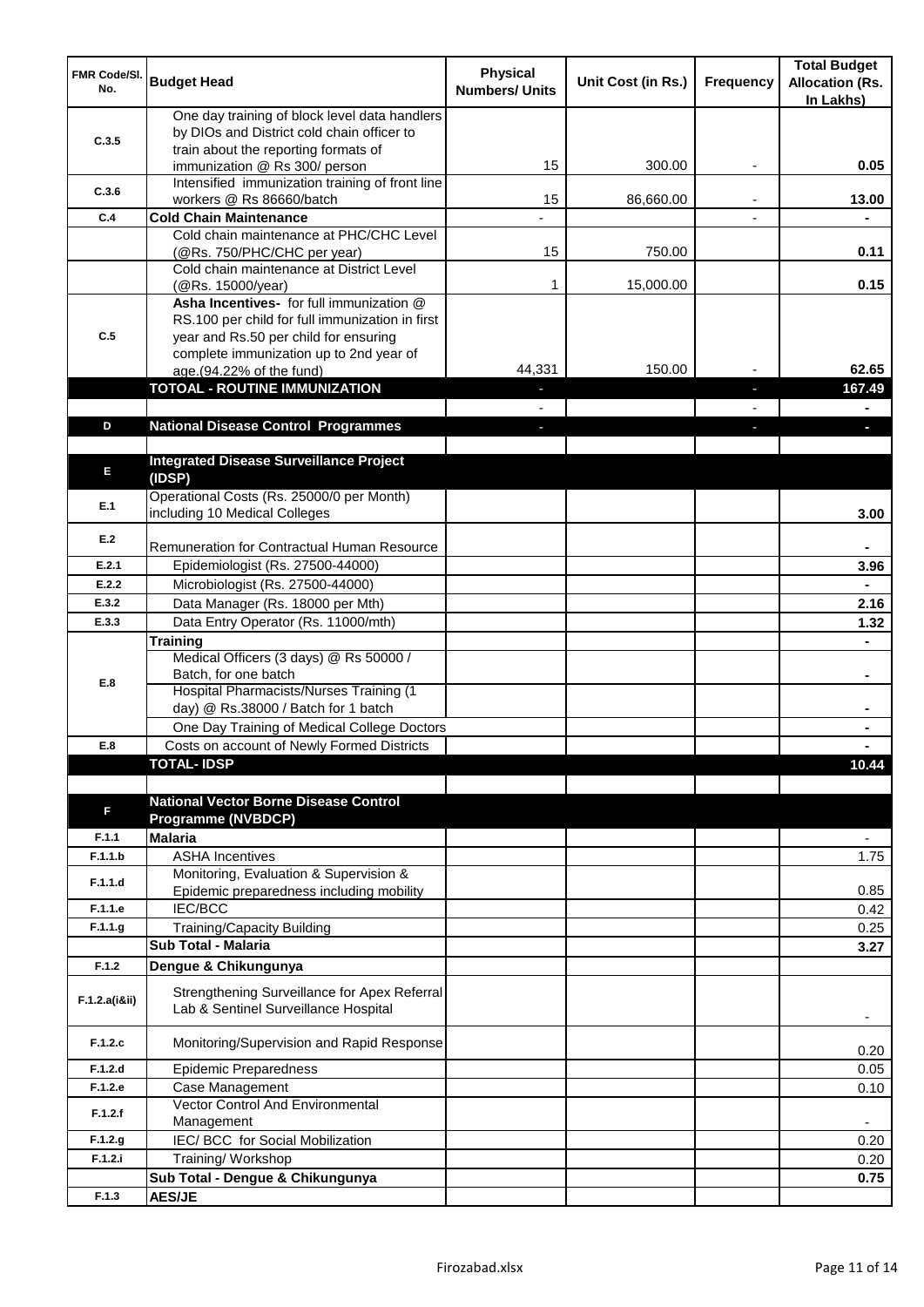| <b>FMR Code/SI.</b><br>No. | <b>Budget Head</b>                                                                                                                                                                                                                                                    | <b>Physical</b><br><b>Numbers/ Units</b> | Unit Cost (in Rs.) | <b>Frequency</b> | <b>Total Budget</b><br><b>Allocation (Rs.</b><br>In Lakhs) |
|----------------------------|-----------------------------------------------------------------------------------------------------------------------------------------------------------------------------------------------------------------------------------------------------------------------|------------------------------------------|--------------------|------------------|------------------------------------------------------------|
| F.1.3.a                    | Strengthening of Sentinel sites which will<br>include Diagnostics and Case Management,<br>supply of kits by Gol                                                                                                                                                       |                                          |                    |                  |                                                            |
| F.1.3.b                    | IEC / BCC Activities & printing material<br>pertaining to JE / AES                                                                                                                                                                                                    |                                          |                    |                  |                                                            |
| F.1.3.c                    | Capacity Building in case management of<br>Medical Officer and paramedical from                                                                                                                                                                                       |                                          |                    |                  |                                                            |
| F.1.3.d                    | PHC/CHC at district level.<br>Monitoring and supervision                                                                                                                                                                                                              |                                          |                    |                  |                                                            |
|                            | Procurement of Insecticides (Technical                                                                                                                                                                                                                                |                                          |                    |                  |                                                            |
| F.1.3.e                    | Malathion)<br>Thermal Fog Machine (Small) @ 0.85                                                                                                                                                                                                                      |                                          |                    |                  |                                                            |
| F.1.3.f                    | lac/machine                                                                                                                                                                                                                                                           |                                          |                    |                  |                                                            |
| F.1.3.g                    | Operational cost for Malathion fogging (As<br>per Availability of 3 MT Technical Malathion<br>per district)                                                                                                                                                           |                                          |                    |                  |                                                            |
| $F.1.3.$ j                 | Paediatric ICU Establishment and HR &<br>operational cost for Paediatric ICU in<br><b>Endemic Districts</b>                                                                                                                                                           |                                          |                    |                  |                                                            |
| F.1.3.k                    | ASHA Insentivization for sensitizing                                                                                                                                                                                                                                  |                                          |                    |                  |                                                            |
|                            | community<br>Sub Total - AES/JE                                                                                                                                                                                                                                       |                                          |                    |                  |                                                            |
| F.1.4                      | <b>Lymphatic Filariasis</b>                                                                                                                                                                                                                                           |                                          |                    |                  |                                                            |
| F.1.4.a                    | State Task Force, STAC Meeting, printing<br>forms & register/ Mobility support, district<br>coordination meeting, sensitization of media<br>etc., Morbidity management, monitoring &<br>supervision and mobility support for Rapid<br>response including Line listing |                                          |                    |                  |                                                            |
| F.1.4.b                    | Micro Filaria Survey                                                                                                                                                                                                                                                  |                                          |                    |                  |                                                            |
| F.1.4.c                    | Post MDA Assessment by medical colleges<br>(Govt,& Private)/ ICMR institutions                                                                                                                                                                                        |                                          |                    |                  |                                                            |
| F.1.4.d                    | Training / Sensitization of district level<br>officers on ELF & Drug Distributors /<br>Peripheral health workers                                                                                                                                                      |                                          |                    |                  |                                                            |
| F.1.4.e                    | Specific IEC/ BCC at State, districts, PHC,<br>Sub Centre & village lable VHSC/GKs                                                                                                                                                                                    |                                          |                    |                  |                                                            |
| F.1.4.f                    | Honorarium for Drug Distributors including<br>ASHA & Supervisors involve in MDA                                                                                                                                                                                       |                                          |                    |                  | ۰                                                          |
| F.1.4.h.ii                 | M.F.Survey in Non Endemic districts                                                                                                                                                                                                                                   |                                          |                    |                  | 0.70                                                       |
|                            | Sub Total - Lymphatic Filariasis                                                                                                                                                                                                                                      |                                          |                    |                  | 0.70                                                       |
| F.1.5<br>F.1.5             | <b>Kalazar</b><br>Case Search/ Camp Approach                                                                                                                                                                                                                          |                                          |                    |                  | $\overline{\phantom{a}}$                                   |
| F.1.5.a                    | Spray Pumps & Accessories                                                                                                                                                                                                                                             |                                          |                    |                  | $\blacksquare$                                             |
| F.1.5.b                    | Operational Cost for Spray including Spray<br>Wages & Pending liability of spray wages                                                                                                                                                                                |                                          |                    |                  |                                                            |
| F.1.5.c                    | Mobility / P.O.L./ Supervision                                                                                                                                                                                                                                        |                                          |                    |                  |                                                            |
| F.1.5.d                    | Monitoring & Evaluation<br>Training for Spraying /IEC/                                                                                                                                                                                                                |                                          |                    |                  |                                                            |
| F.1.5.e / F.1.5.f          | BCC/Advocacy/Incentive to ASHA/Loss of<br>Wages                                                                                                                                                                                                                       |                                          |                    |                  |                                                            |
|                            | Sub Total - Kalazar                                                                                                                                                                                                                                                   |                                          |                    |                  | $\blacksquare$                                             |
|                            | <b>Cash grant for Decentralized commodities</b><br>for Malaria + Filaria F.6                                                                                                                                                                                          |                                          |                    |                  |                                                            |
| F.6(a,b,c,k)               | Drugs (Chloroquine, Primaquine 2.5/7.5mg)<br>and ACT                                                                                                                                                                                                                  |                                          |                    |                  | 0.30                                                       |
| F.6.f                      | D.E.C.                                                                                                                                                                                                                                                                |                                          |                    |                  |                                                            |
| F.6.h                      | NS 1 antigen Kit<br>Dengue<br>Larvicidal (Temephos, Bti(AS)/Bti (wp)(for                                                                                                                                                                                              |                                          |                    |                  | 0.05                                                       |
| F.6.i                      | polluted and non polluted water)                                                                                                                                                                                                                                      |                                          |                    |                  | 0.40                                                       |
|                            | <b>Sub Total- Dec.Commodities</b>                                                                                                                                                                                                                                     |                                          |                    |                  | 0.75                                                       |
|                            | <b>TOTAL-NVBDCP</b>                                                                                                                                                                                                                                                   |                                          |                    |                  | 5.47                                                       |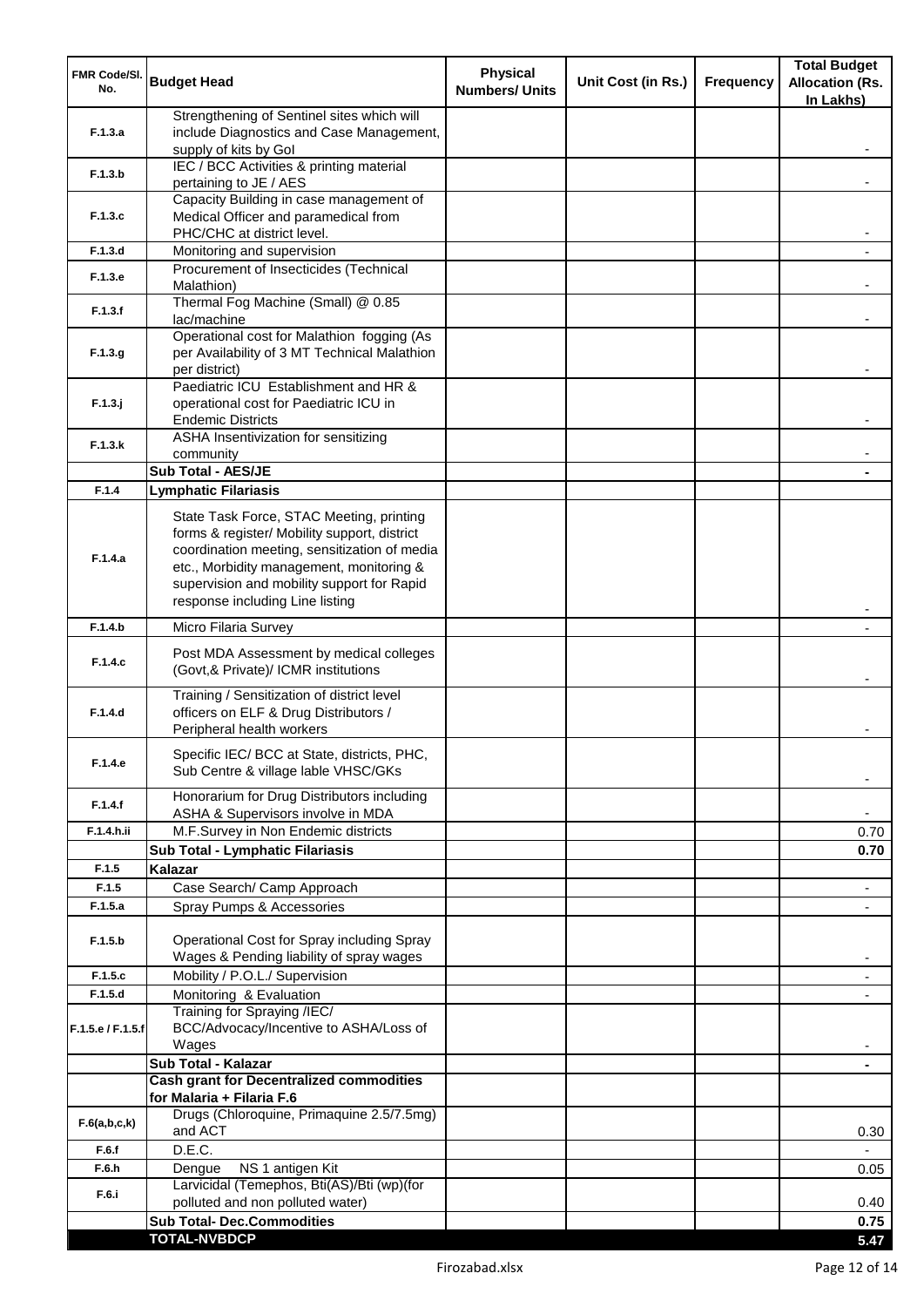| FMR Code/SI.<br>No. | <b>Budget Head</b>                                                                   | <b>Physical</b><br><b>Numbers/ Units</b> | Unit Cost (in Rs.) | <b>Frequency</b> | <b>Total Budget</b><br><b>Allocation (Rs.</b><br>In Lakhs) |
|---------------------|--------------------------------------------------------------------------------------|------------------------------------------|--------------------|------------------|------------------------------------------------------------|
|                     |                                                                                      |                                          |                    |                  |                                                            |
| G                   | <b>National Leprosy Eradication</b>                                                  |                                          |                    |                  |                                                            |
|                     | Programme(NLEP)                                                                      |                                          |                    |                  |                                                            |
| G.1                 | <b>Case Detection and Management</b><br>Specific Plan for high endemic blocks of low |                                          |                    |                  |                                                            |
| G.1.1               | endemic districts                                                                    |                                          |                    |                  |                                                            |
|                     | No. of High endemic blocks in Low endemic<br>Districts (ANCDR more than 10)          |                                          |                    |                  |                                                            |
|                     | House to House Visit by Search team                                                  |                                          |                    |                  |                                                            |
|                     | Confrmaton of suspect                                                                |                                          |                    |                  |                                                            |
|                     | Intensive IEC Activity                                                               |                                          |                    |                  |                                                            |
| G.1.2               | <b>Services in Urban services</b>                                                    |                                          |                    |                  |                                                            |
|                     | Urban Project 2 Mega cities, 2 medium City                                           |                                          |                    |                  |                                                            |
|                     | 2, 8 Medium City 1, 40 Townships                                                     |                                          |                    |                  | 1.14                                                       |
| G.1.3               | <b>ASHA involvement</b>                                                              |                                          |                    |                  |                                                            |
|                     | <b>ASHA Sensitization</b>                                                            |                                          |                    |                  | 0.144                                                      |
|                     | <b>ASHA Incentive for Services</b>                                                   |                                          |                    |                  | 0.080                                                      |
| G.1.4               | <b>Materials &amp; Supplies</b>                                                      |                                          |                    |                  |                                                            |
|                     | Supportive Drugs & Dressing materials                                                |                                          |                    |                  | 0.40                                                       |
|                     | Laboratory reagents and equipments                                                   |                                          |                    |                  |                                                            |
|                     | scalpels etc.                                                                        |                                          |                    |                  | 0.08                                                       |
|                     | Printing works                                                                       |                                          |                    |                  | 0.18                                                       |
| G.1.5               | <b>NGO Services</b>                                                                  |                                          |                    |                  | $\blacksquare$                                             |
| G.2                 | <b>DPMR</b>                                                                          |                                          |                    |                  | $\blacksquare$                                             |
|                     | MCR Protective Footwear (12500 pairs)                                                |                                          |                    |                  | 0.30                                                       |
|                     | Aids Appliances, Self Care Kit items etc.                                            |                                          |                    |                  | 0.07                                                       |
|                     | Welfare allowance for RCS patients @ Rs                                              |                                          |                    |                  |                                                            |
|                     | 8000                                                                                 |                                          |                    |                  |                                                            |
|                     | Reimbursement to institutions for RCS                                                |                                          |                    |                  |                                                            |
|                     | Screening cum Self Care Camp                                                         |                                          |                    |                  |                                                            |
| G.3                 | <b>IEC</b>                                                                           |                                          |                    |                  |                                                            |
|                     | Mass Media (TV, Radio, Press etc.)                                                   |                                          |                    |                  | 0.39                                                       |
|                     | Outdoor Media (Posters, Banners, Kiosk,<br>Hoardings, Display boards, Miking etc.)   |                                          |                    |                  | 0.23                                                       |
|                     | Rural Media (Folk shows etc.)                                                        |                                          |                    |                  | 0.25                                                       |
|                     | Advocacy meeting                                                                     |                                          |                    |                  | 0.05                                                       |
| G.4                 | <b>Human Resource</b>                                                                |                                          |                    |                  |                                                            |
|                     | District Leprosy Consultant in high endemic                                          |                                          |                    |                  |                                                            |
|                     | districts<br>Physiotherapist in high endemic districts                               |                                          |                    |                  | $\blacksquare$<br>$\blacksquare$                           |
|                     | PMW @ Rs 16000 per month                                                             |                                          |                    |                  | 1.44                                                       |
| G.5                 | Programme management                                                                 |                                          |                    |                  | $\blacksquare$                                             |
|                     | For Contractual Staff                                                                |                                          |                    |                  |                                                            |
|                     | Rent, Telephone, Electricity, P&T charges,                                           |                                          |                    |                  |                                                            |
|                     | Miscellaneous                                                                        |                                          |                    |                  | 0.35                                                       |
|                     | DLO Office Consumables eg.Stationery                                                 |                                          |                    |                  |                                                            |
|                     | Items, Pendrive, CD etc.                                                             |                                          |                    |                  | 0.30                                                       |
|                     | Mobility Support- Vehicle hiring, POL and                                            |                                          |                    |                  |                                                            |
|                     | Maintenance for District Nucleus Team<br>one tenth)                                  |                                          |                    |                  |                                                            |
|                     |                                                                                      |                                          |                    |                  | 0.15                                                       |
| G.6                 | <b>Others</b>                                                                        |                                          |                    |                  |                                                            |
|                     | Travel expense for regular staff for specific                                        |                                          |                    |                  |                                                            |
|                     | programme/ training needs / awards etc.                                              |                                          |                    |                  | 0.065                                                      |
|                     | <b>TOTAL - NLEP</b>                                                                  |                                          |                    |                  | 5.62                                                       |
|                     |                                                                                      |                                          |                    |                  |                                                            |
|                     | <b>Revised National Tuberculosis Control</b>                                         |                                          |                    |                  |                                                            |
| П                   | <b>Programme (RNTCP)</b>                                                             |                                          |                    |                  |                                                            |
| 1.1                 | <b>Civil Works</b>                                                                   |                                          |                    |                  | 2.03                                                       |
| 1.2                 | <b>Laboratory Materials</b>                                                          |                                          |                    |                  | 7.53                                                       |
| 1.3                 | Honorarium                                                                           |                                          |                    |                  | 6.19                                                       |
| 1.4                 | <b>IEC/Publicity</b>                                                                 |                                          |                    |                  | 2.30                                                       |